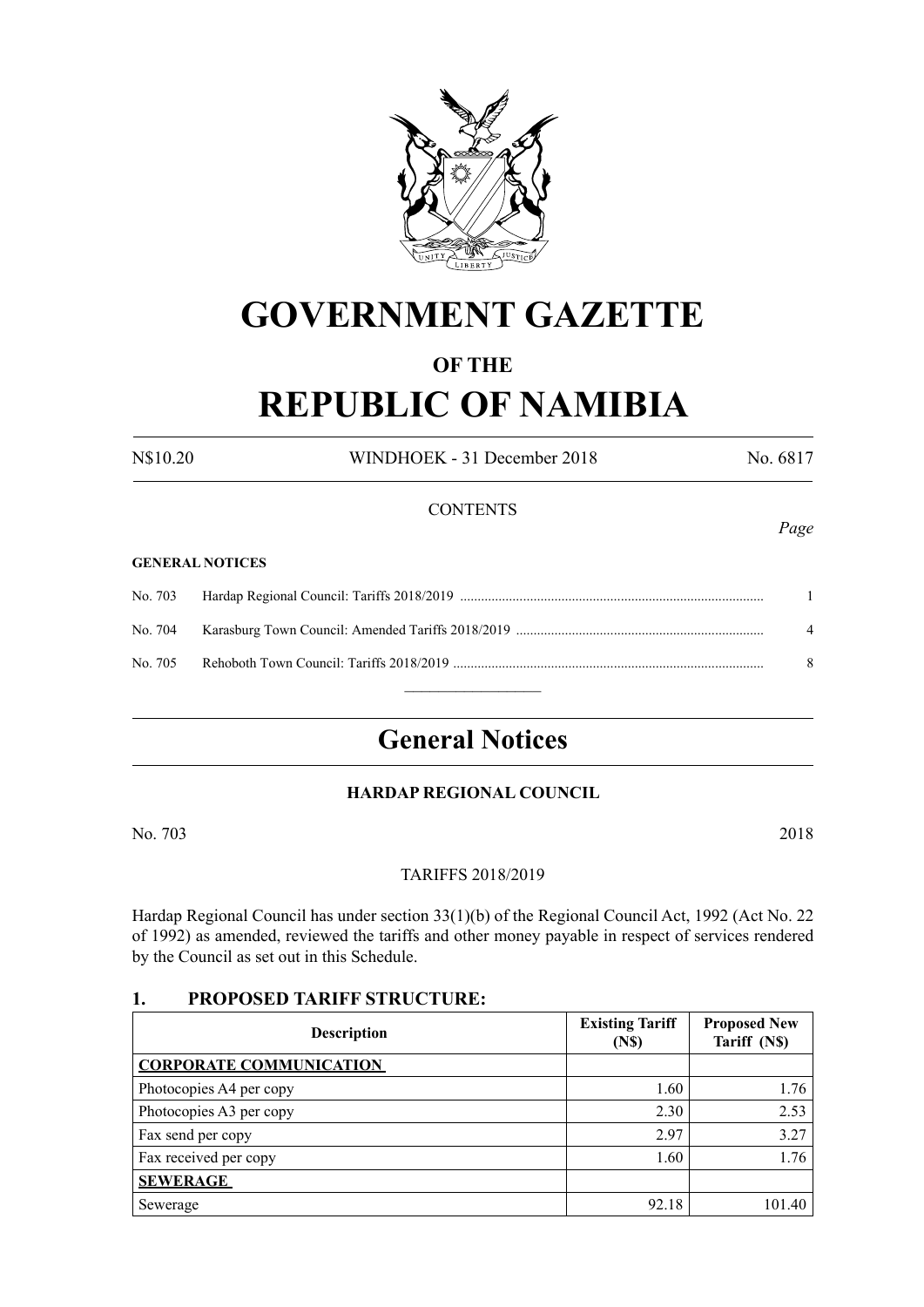| <b>Residential customers:</b>                                      |        | 148.50                 |
|--------------------------------------------------------------------|--------|------------------------|
| Call out (within settlement/village)                               |        |                        |
| Call out (outside settlement / village)                            |        | 371.25<br>7.43 p/km    |
| <b>Business customers:</b><br>Call out (within settlement/village) |        | 445.50                 |
| Call out (outside settlement / village)                            |        | 742.50<br>$10.40$ p/km |
| <b>REFUSE REMOVAL</b>                                              |        |                        |
| <b>Garden</b>                                                      |        |                        |
| Residential customers                                              | 3.97   | 4.37                   |
| <b>Business customers</b>                                          | 49.87  | 54.86                  |
| <b>Household</b>                                                   |        |                        |
| Residential customers                                              | 22.41  | 24.65                  |
| Business customers                                                 | 37.38  | 41.12                  |
| <b>Refuse Bags</b>                                                 |        |                        |
| Residential                                                        | 5.64   | 6.20                   |
| <b>WATER TARIFFS</b>                                               |        |                        |
| <b>Deposit</b>                                                     |        |                        |
| Residential customers                                              | 152.01 | 1000.00                |
| Business customers                                                 | 202.50 | 1500.00                |
| <b>Prepayment</b>                                                  |        |                        |
| Prepaid water cost                                                 | 10.13  |                        |
| Prepaid water tokens                                               | 191.27 | 210.40                 |
| Klein-Aub                                                          |        |                        |
| <b>Basic Charge</b>                                                |        |                        |
| Residential                                                        | 65.87  | 72.46                  |
| <b>Business</b>                                                    | 215.72 | 237.29                 |
| Water tariffs per m <sup>3</sup>                                   | 10.13  |                        |
| <b>Hoachanas</b>                                                   |        |                        |
| <b>Basic Charge</b>                                                |        |                        |
| Residential                                                        | 65.87  | 72.46                  |
| <b>Business</b>                                                    | 215.72 | 237.29                 |
| Water tariffs per m <sup>3</sup>                                   | 10.13  | 11.14                  |
| <b>Schlip</b>                                                      |        |                        |
| <b>Basic Charge</b>                                                |        |                        |
| Residential                                                        | 65.87  | 72.46                  |
| <b>Business</b>                                                    | 215.72 | 237.29                 |
| Water tariffs per m <sup>3</sup>                                   | 10.13  | 13.31                  |
| <b>Extras</b>                                                      |        |                        |
| Disconnection charges (in an event of non-payment)                 | 137.34 | 151.10                 |
| Reconnection charges (after payment)                               | 137.34 | 151.10                 |
| Disconnection charges (on request)                                 | 27.68  | 30.45                  |
| Reconnection charges (on request)                                  | 27.68  | 30.45                  |
| Occupation rent - residential                                      | 80.00  | 88.00                  |
| Occupation rent - business                                         | 100.00 | 110.00                 |
| Solid Waste removal                                                | 200.00 | 220.00                 |
| Cemetery                                                           | 50.00  | 55.00                  |
| <b>Illegal Dumping</b>                                             | 200.00 | 220.00                 |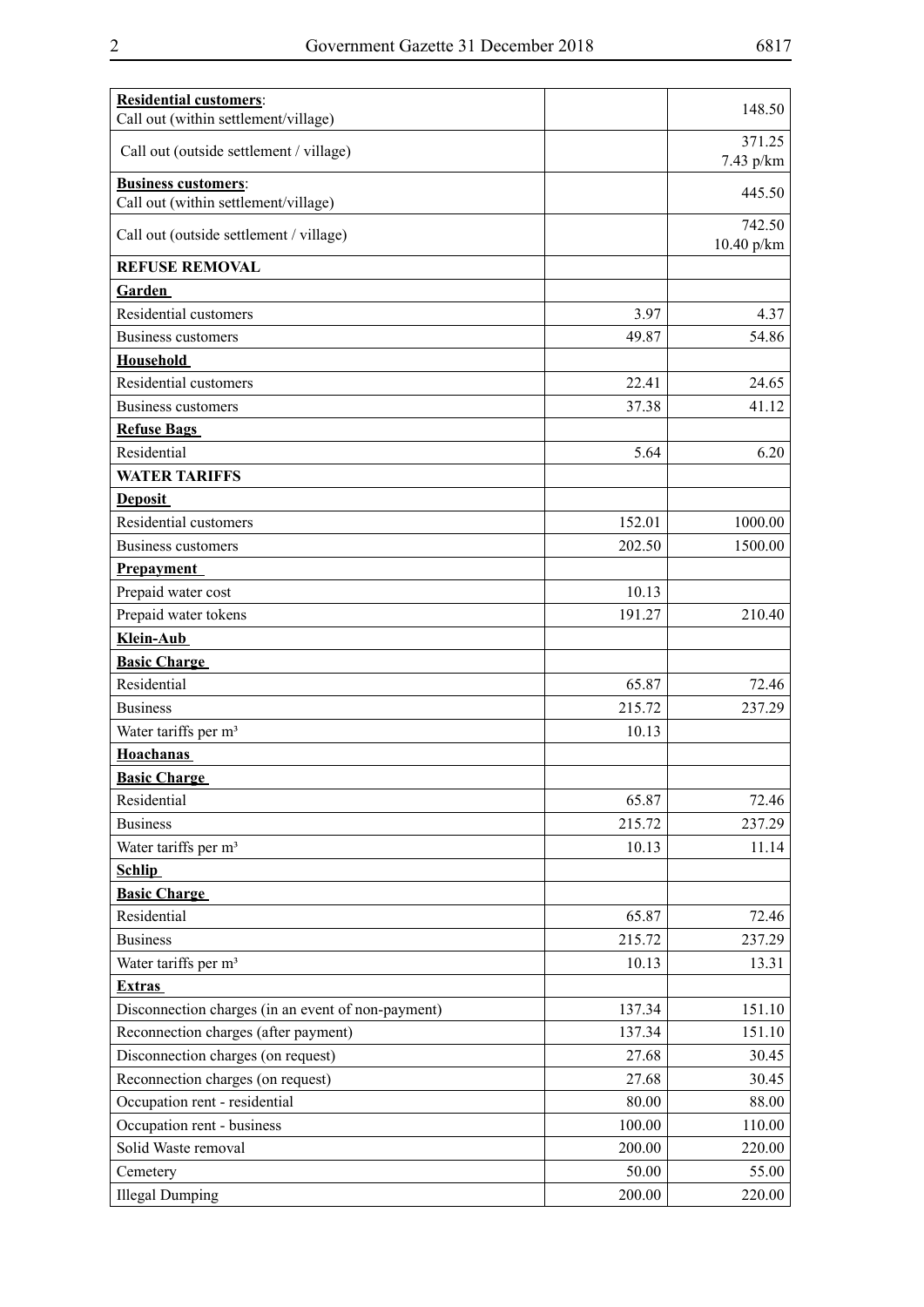| Illegal Electrical connections (as per electricity act)      | 2000.00 | 2000.00 |
|--------------------------------------------------------------|---------|---------|
| Replacement of defective electrical ready board              |         | 400.00  |
| Defective Meters                                             | 392.36  | 432.00  |
| Damage replacement fee (taps, gate vales (water maintenance) |         | 150.00  |
| <b>RENTAL</b>                                                |         |         |
| Rent of Hall per day                                         | 270.00  | 297.00  |
| Rent: Table per day                                          | 27.00   | 29.70   |
| Rent: Chair per day                                          | 6.75    | 7.43    |
| <b>Advisory Committees</b>                                   |         |         |
| Sitting allowances: Chairperson                              | 100.00  | 110.00  |
| sitting allowances: Member                                   | 70.00   | 77.00   |

#### **1.1 HOUSING:**

#### **(a) Mariental:**

| <b>Description</b>         | Tariff                 |
|----------------------------|------------------------|
| One bedroom/ bachelor flat | $\text{NS}$ 500.00 p/m |
| Two bedroom houses         | N\$1,000.00 p/m        |
| Three bedroom houses       | N\$ 1,500.00 p/m       |

#### **(b) Gibeon, Stampriet, Schlip and Hoachanas:**

*The proposed rates for Council houses and flats are as indicated hereunder and renewable annually on 10%:*

| <b>Description</b>           | Tariff                      |
|------------------------------|-----------------------------|
| One bedroom/ bachelor flat   | 4 % of monthly gross salary |
| Two to three bedroom houses  | 6% of monthly gross salary  |
| Four and more bedroom houses | 8% of monthly gross salary  |

*Note: The rates for Villages and Settlements are determined based on the unavailability of financing for housing in these villages other than Mariental and Rehoboth.* 

#### **(c) Social Housing**:

i. *In case of public servants and employees of government offices, agencies and parastatals the proposed rates for occupying these houses are as indicated hereunder and renewable annually on 10%:*

| <b>Description</b>           | <b>Tariff</b>               |
|------------------------------|-----------------------------|
| One bedroom/ bachelor flat   | 4 % of monthly gross salary |
| Two to three bedroom houses  | 6% of monthly gross salary  |
| Four and more bedroom houses | 8% of monthly gross salary  |

ii. *For pensioners and People living with Disabilities the rates payable will be N\$ 60.00. Municipal services will be payable by the tenant.*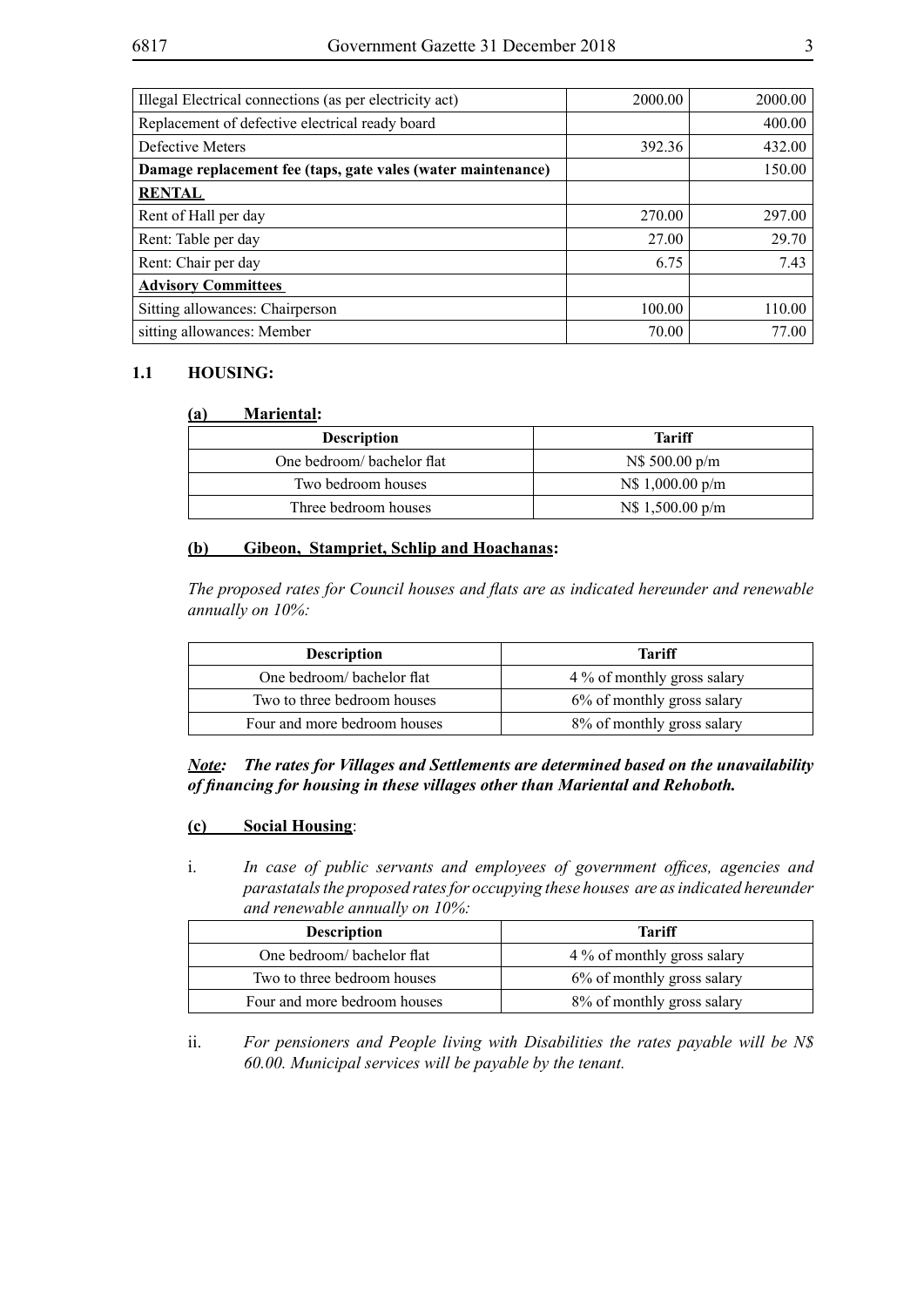#### 1.2 **TRANSPORT**

| <b>Description</b>                                                           | <b>Proposes Rate</b>                                                                                                                              |
|------------------------------------------------------------------------------|---------------------------------------------------------------------------------------------------------------------------------------------------|
| Mini Busses, Bakkies/Pick-ups and Double Cabs                                | N\$ 3.50 per km<br>Agencies, Passengers to pay for their own fuel and<br>transport expenses that will be re-imbursed after<br>payment by Council. |
| <b>Trucks</b>                                                                | 3 Ton trucks: N\$ 550.00 per day<br>N\$ 18.15 per km<br>7 Ton trucks: N\$ 825.00 per day<br>N\$ 25.85 per km                                      |
| 20% Discount will be granted for pensioners and<br>People with Disabilities. |                                                                                                                                                   |

# 2. Subject to the approval as referred to, these new rates will be noticed in the Government Gazette and will be effective from **1 February 2019.**

 $\frac{1}{2}$ 

# **KARASBURG TOWN COUNCIL**

No. 704 2018

#### AMENDED TARIFFS 2018/2019

As per Section 30(1)(u) of the Local Authorities Act, 1992 (Act No. 23 of 1992 as amended, the new tarriffs for 2018/2019.

|                         | <b>Tariff Description</b> | <b>Existing</b><br><b>Tariff</b><br>2017/18<br>N\$ | Proposed<br><b>Tariff</b><br>2018/19<br>N\$ | Proposed<br><b>Increase</b><br>2018/19<br>$\frac{0}{0}$ |
|-------------------------|---------------------------|----------------------------------------------------|---------------------------------------------|---------------------------------------------------------|
| $\mathbf{1}$            | <b>ASSESSMENT RATES</b>   |                                                    |                                             |                                                         |
|                         | Land                      | 0.024                                              | 0.024                                       | $0\%$                                                   |
|                         | Improvements              | 0.022                                              | 0.022                                       | $0\%$                                                   |
| $\overline{2}$          | PRICES OF SERVICED ERVEN: |                                                    |                                             |                                                         |
|                         | Residential               | 28.05/m <sup>2</sup>                               | 28.05/m <sup>2</sup>                        | $0\%$                                                   |
|                         | <b>Business</b>           | 37.40/m <sup>2</sup>                               | 37.40/m <sup>2</sup>                        | $0\%$                                                   |
| 3                       | <b>SANITATION</b>         |                                                    |                                             |                                                         |
|                         | Refuse                    | 108.22                                             | 108.22                                      | $\overline{0}$                                          |
|                         | Refuse - Cubicles         | 531.47                                             | 531.47                                      | $\mathbf{0}$                                            |
|                         | <b>Slop water</b>         |                                                    |                                             |                                                         |
|                         | Removals                  | 112.74                                             | 112.74                                      | $\mathbf{0}$                                            |
|                         | <b>Basic Fee</b>          | 87.85                                              | 87.85                                       | $\mathbf{0}$                                            |
| $\overline{\mathbf{4}}$ | <b>SEWERAGE</b>           |                                                    |                                             |                                                         |
| 4.1                     | <b>Basic Charge</b>       |                                                    |                                             |                                                         |
|                         | Residential               | 64.42                                              | 67.64                                       | 5                                                       |
|                         | <b>Business</b>           | 77.45                                              | 81.32                                       | $\overline{5}$                                          |
|                         | Churches                  | 70.86                                              | 74.40                                       | $\overline{5}$                                          |
|                         | Hospital                  | 124.60                                             | 130.83                                      | $\overline{5}$                                          |
|                         | Military Base             | 124.60                                             | 130.83                                      | $\overline{5}$                                          |
|                         | Schools                   | 124.60                                             | 130.83                                      | $\overline{5}$                                          |
| 4.2                     | <b>Additional Charge</b>  |                                                    |                                             |                                                         |
|                         | Residential               | 29.00                                              | 30.45                                       | $\mathfrak s$                                           |
|                         | <b>Business</b>           | 111.12                                             | 116.68                                      | $\overline{5}$                                          |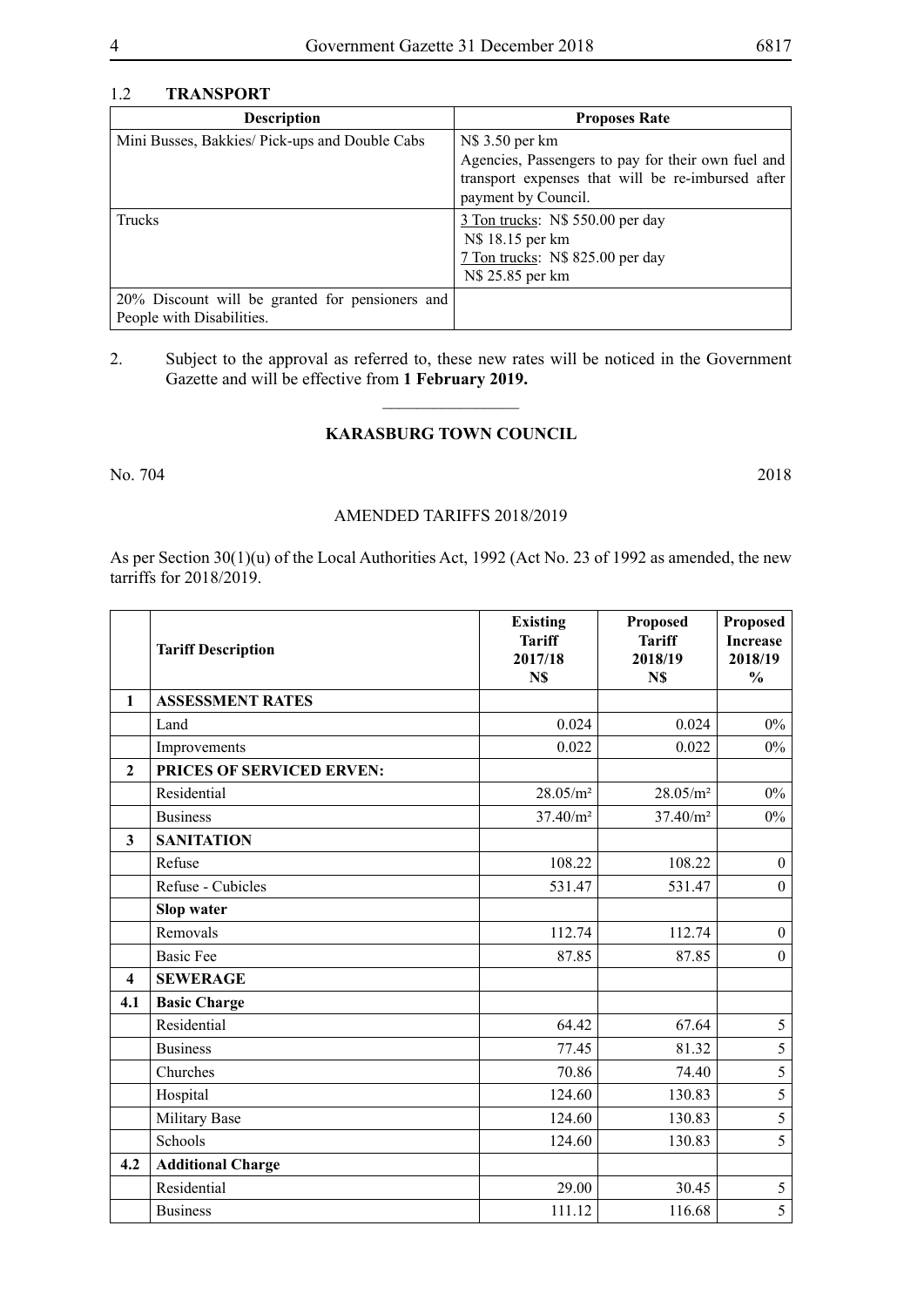|          | Churches                                         | 64.42                   | 67.64    | 5                |
|----------|--------------------------------------------------|-------------------------|----------|------------------|
|          | Hospital                                         | 6346.77                 | 6664.11  | 5                |
|          | Military Base                                    | 12534.41                | 13161.13 | 5                |
|          | Schools per water closet                         | 185.22                  | 194.48   | 5                |
| 4.3      | <b>SEWER BLOCKAGES</b>                           |                         |          |                  |
|          | Residential                                      | 200.00                  | 200.00   | $0\%$            |
|          | <b>Business</b>                                  | 300.00                  | 300.00   | $0\%$            |
| 5        | <b>WATER</b>                                     |                         |          |                  |
| 5.1      | <b>Unit price</b>                                |                         |          |                  |
|          | Residential                                      | 24.01                   | 26.41    | 10               |
|          | <b>Business</b>                                  | 27.56                   | 30.32    | 10               |
| 5.2      | <b>Basic Fee</b>                                 |                         |          |                  |
|          | Residential                                      | 63                      | 66.15    | $\mathfrak{S}$   |
|          | <b>Business</b>                                  | 66.59                   | 69.92    | 5                |
|          | Meter rent                                       | 5.15                    | 5.41     | 5                |
| 5.3      | <b>New Water Connection</b>                      |                         | 0.00     |                  |
|          | 15mm                                             | 288.00                  | 302.40   | $\mathfrak{S}$   |
|          | Bigger than 15mm                                 | Real cost to<br>Council |          |                  |
|          | Water connection                                 | 97.75                   | 102.64   | $\mathfrak{S}$   |
|          | Disconnection Fee                                | 97.75                   | 102.64   | 5                |
|          | Re-connection Fee                                | 195.49                  | 205.26   | $\mathfrak{S}$   |
|          | Late payment Fee                                 | 17.01                   | 17.86    | 5                |
| 5.4      | <b>Water Deposit Fee</b>                         |                         |          |                  |
|          | Residential                                      | 650.00                  | 650.00   | $\boldsymbol{0}$ |
|          | <b>Business</b>                                  | 882.00                  | 882.00   | $\boldsymbol{0}$ |
|          | <b>Test Meter</b>                                | 101.99                  | 101.99   | $\boldsymbol{0}$ |
|          | Fines - illegal connection, bypass, tampering,   |                         |          |                  |
|          | Sabotage per incident                            | 2,000.00                | 2000.00  | $\boldsymbol{0}$ |
| 6        | <b>RENTAL OF MUNICIPAL HALLS</b>                 |                         |          |                  |
|          | Deposit fee                                      | 500.00                  | 500.00   | $\bf{0}$         |
|          | Movie Shows                                      | 177.16                  | 186.02   | 5                |
|          | Concerts                                         | 248.02                  | 260.42   | 5                |
|          | Meeting - General                                | 88.58                   | 93.01    | $\mathfrak{S}$   |
|          | - Political                                      | 265.74                  | 279.03   | $\mathfrak{S}$   |
|          | Weddings                                         | 425.17                  | 446.43   | $5\overline{)}$  |
|          | Bazaar                                           | 212.59                  | 223.22   | 5                |
|          | Dances - Local Organizations                     | 322.10                  | 338.21   | 5                |
|          | - Other                                          | 724.74                  | 760.98   | 5                |
| 7        | <b>Rental of Chairs</b>                          |                         |          |                  |
|          | Deposit fee                                      | 266.20                  | 266.20   | $\mathbf{0}$     |
|          | Chair/day fee<br><b>HOUSE RENT</b>               | 4.81                    | 5.05     | 5                |
| 8<br>8.1 |                                                  | 935.95                  | 982.75   | 5                |
| 8.2      | Personnel Dwelling<br><b>Lordsville Township</b> |                         |          |                  |
|          | Type1                                            | 266.70                  | 280.04   | 5                |
|          | Type 2                                           | 220.50                  | 231.53   | 5                |
|          | Type 3                                           | 147.00                  | 154.35   | $5\overline{)}$  |
|          |                                                  |                         |          |                  |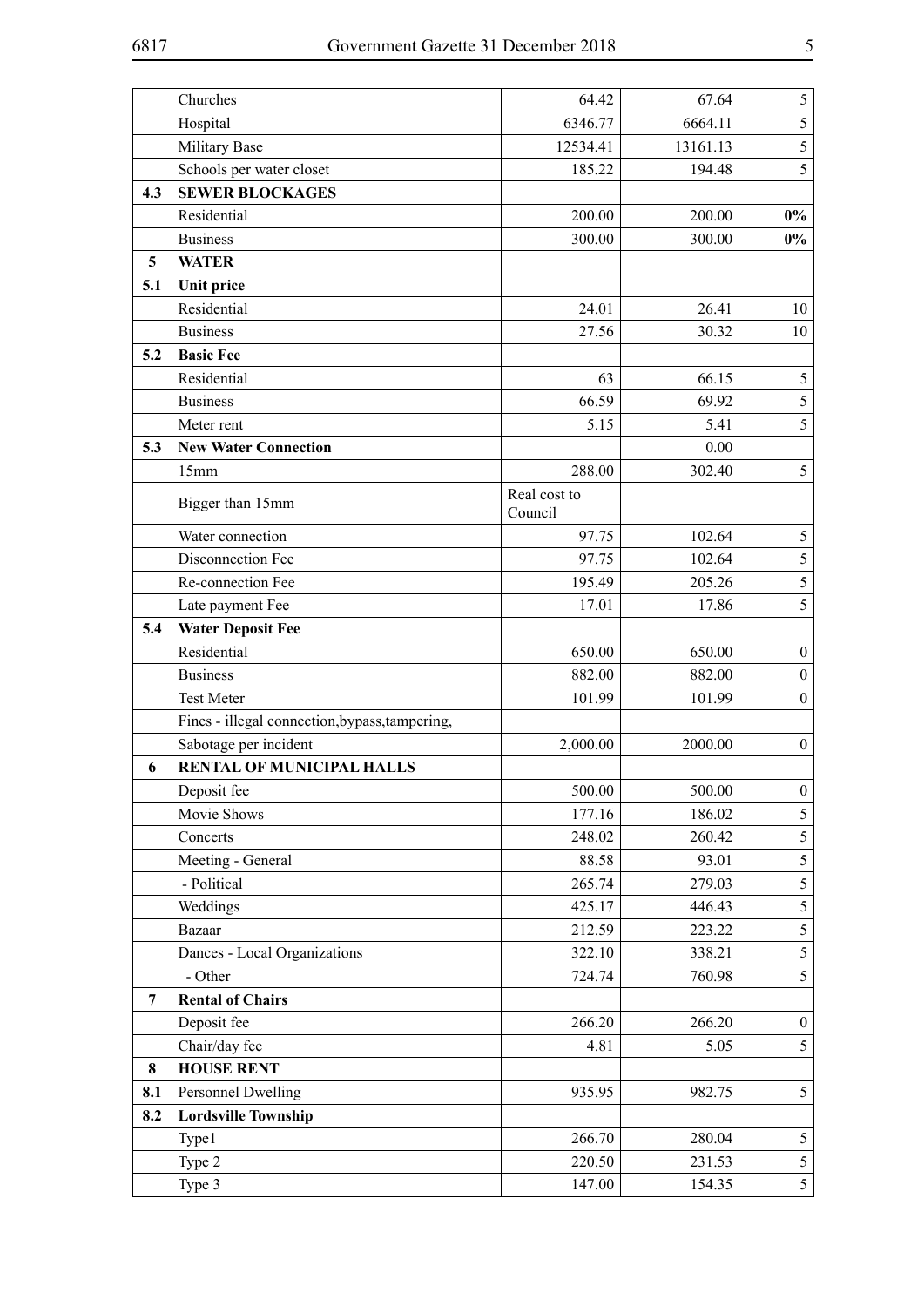|     | Type 4                                                     | 292.95                      | 307.60  | 5              |
|-----|------------------------------------------------------------|-----------------------------|---------|----------------|
|     | Type 5                                                     | 254.10                      | 266.81  | 5              |
| 8.3 | <b>Westerkin Township</b>                                  |                             | 0.00    |                |
|     | Type 1                                                     | 37.80                       | 39.69   | $\mathfrak{S}$ |
|     | Type 2                                                     | 39.90                       | 41.90   | 5              |
|     | Type 3                                                     | 48.30                       | 50.72   | 5              |
|     | Informal settlement plot                                   | 19.48                       | 20.45   | 15             |
| 9   | <b>TOWN LANDS</b>                                          |                             |         |                |
|     | <b>Grazing fees</b>                                        |                             |         |                |
|     | Small stock                                                | 12.89                       | 13.53   | 10             |
|     | Large stock                                                | 74.09                       | 77.79   | 10             |
| 10  | <b>POUND FEES</b>                                          |                             |         |                |
|     | <b>Detention fees</b>                                      |                             |         |                |
|     | Large stock per animal                                     | 31.01                       | 34.11   | 10             |
|     | Small stock per animal                                     | 20.37                       | 22.41   | 10             |
| 11  | <b>GRAZING FEES</b>                                        |                             |         |                |
|     | Large stock/animal/day                                     | 74.40                       | 78.12   | 10             |
|     | Small stock/animal/day                                     | 12.41                       | 13.03   | 10             |
| 12  | PERMISSION TO OCCUPPY(PTO)                                 |                             |         |                |
|     | PTO per month                                              | 198.38                      | 228.14  | 15             |
| 13  | <b>FEEDING FEES</b>                                        |                             |         |                |
|     | Large stock per animal/day                                 | 46.30                       | 50.93   | 10             |
|     | Small stock per animal/day                                 | 29.91                       | 37.39   | 10             |
| 14  | <b>DRIVING FEES PER ANIMAL</b>                             | 46.65                       | 55.98   | 20             |
| 15  | <b>CEMETERY</b>                                            |                             |         |                |
|     | Plot - Single grave - Adults                               | 52.70                       | 60.61   | 15             |
|     | - Children                                                 | 31.94                       | 36.73   | 15             |
|     | Plot - single grave - Adults                               | 118.06                      | 135.77  | 15             |
|     | - Children                                                 | 71.55                       | 82.28   | 15             |
|     | Digging-Single grave - Adult                               | 708.28                      | 814.52  | 15             |
|     | - Double grave - Adult                                     | 1062.41                     | 1221.77 | 15             |
|     | - Single grave - Children                                  | 495.43                      | 569.74  | 15             |
|     | - Double grave - Children                                  | 708.28                      | 814.52  | 15             |
|     | Opening & Closing of grave                                 | 255.76                      | 294.12  | 15             |
|     | Office hours                                               | 255.76                      | 294.12  | 15             |
|     | After hours                                                | 384.53                      | 442.21  | 15             |
|     | Building out of grave                                      | Real cost to the<br>Council |         |                |
| 16  | <b>GENERAL TARIFFS</b>                                     |                             |         |                |
|     | Foto Copies                                                | 2.42                        | 2.66    | 10             |
|     | Faxes send/sheet                                           | 16.10                       | 17.71   | 10             |
|     | Received per copy                                          | 8.06                        | 8.87    | 10             |
|     | Tax clearance certificate                                  | 60.40                       | 66.44   | 10             |
|     | Valuation certificate                                      | 80.53                       | 88.58   | 10             |
| 17  | <b>FIRE BRIGADE LEVIES</b>                                 |                             |         |                |
|     | Basic charges Residential                                  | 5.50                        | 5.78    | 5              |
|     | <b>Basic charges Business</b>                              | 11.00                       | 11.55   | 5              |
|     | Out of boundaries N\$4.50 P/KM+N\$50.00<br>$p/h + 15%$ vat |                             |         |                |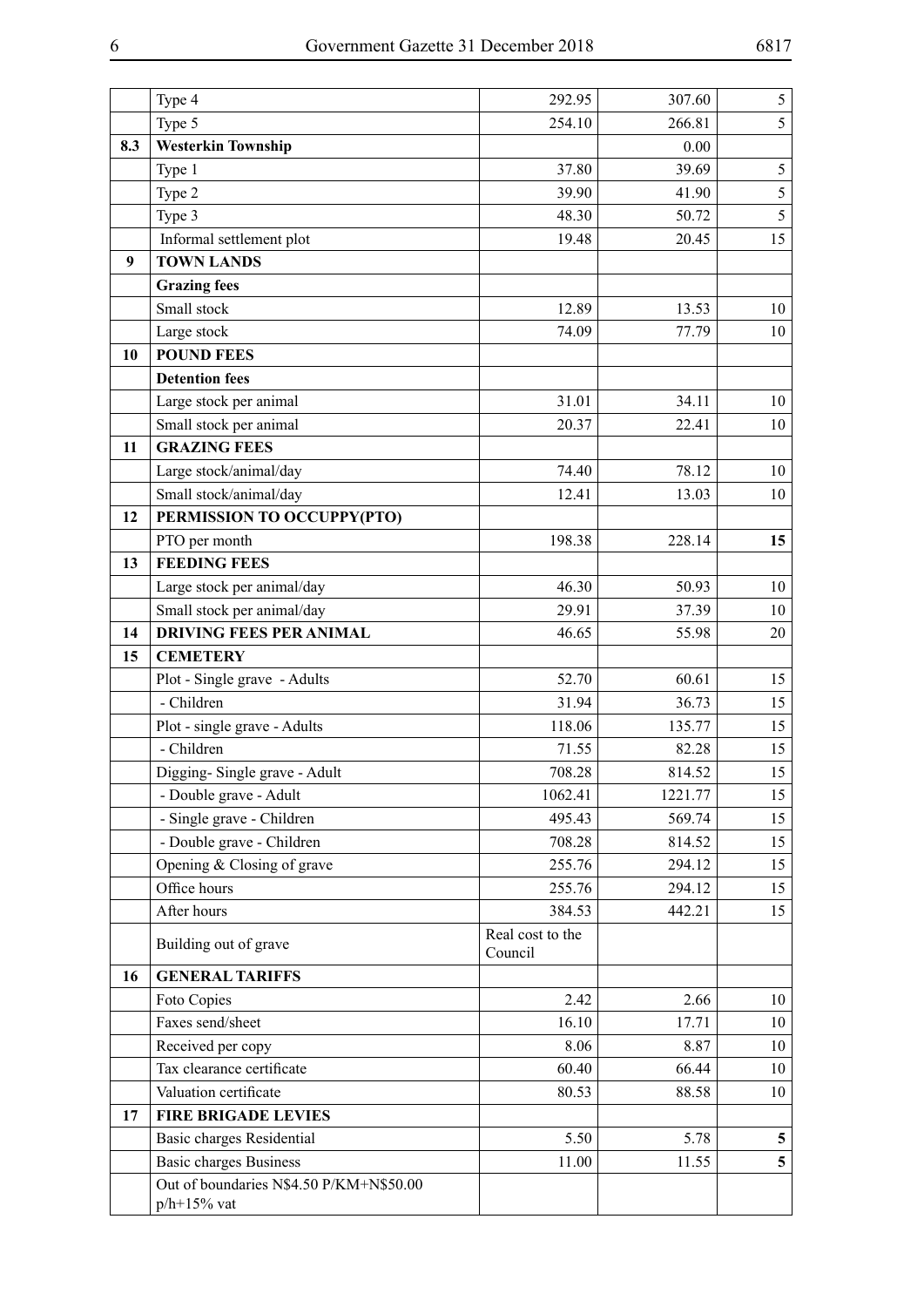| 18 | <b>GARDEN SOIL &amp; BUILDING SAND</b>                                                                                                            |                                      |              |                  |
|----|---------------------------------------------------------------------------------------------------------------------------------------------------|--------------------------------------|--------------|------------------|
|    | Garden Soil \$                                                                                                                                    | 395.31                               | 415.08       | 10               |
|    | Building rubble                                                                                                                                   | 549.04                               | 576.49       | 10               |
|    | <b>Building Sand</b>                                                                                                                              | 967.73                               | 1016.12      | $\boldsymbol{0}$ |
|    | Garden refuse per load                                                                                                                            | 193.26                               | 202.92       | 10               |
| 19 | <b>RENT OF COMPRESSOR/HOUR</b>                                                                                                                    |                                      |              |                  |
|    | Residential use                                                                                                                                   | 232.40                               | 244.02       | 10               |
|    | <b>Business</b> use                                                                                                                               | 522.28                               | 548.39       | 10               |
| 20 | <b>RENT OF GRADER/HOUR</b>                                                                                                                        |                                      |              |                  |
|    | Soft work                                                                                                                                         | 637.29                               | 669.15       | 10               |
|    | Hard work                                                                                                                                         | 1274.57                              | 1338.30      | 10               |
|    | Grading per blade per km                                                                                                                          | 387.33                               | 406.70       | 10               |
|    | Rent of Bulldozer/tractor/hour                                                                                                                    | 483.16                               | 507.32       | 10               |
|    | Rental: front end loader/hour                                                                                                                     | 483.16                               | 507.32       | 10               |
| 21 | <b>NEW JUNTION TO MAIN</b>                                                                                                                        |                                      |              |                  |
|    | Residential                                                                                                                                       | 830.15                               | 871.66       | 10               |
|    | <b>Business</b>                                                                                                                                   | 889.45                               | 933.92       | 10               |
|    |                                                                                                                                                   | Real cost to                         |              |                  |
|    | Excavations                                                                                                                                       | Council plus                         |              |                  |
| 22 | <b>BUSINESS REGISTRATION</b>                                                                                                                      | 15% surcharge                        |              |                  |
|    | Formal Food Preparations Premises/annum                                                                                                           | 481.82                               | 505.91       | 10               |
|    |                                                                                                                                                   | 322.10                               | 338.21       |                  |
|    | Formal pre-packed food Premises/annum<br>Formal non food Premises/annum                                                                           |                                      |              | 10               |
|    |                                                                                                                                                   | 161.05                               | 169.10       | 10               |
|    | Informal premises or sites/annum                                                                                                                  | 91.84                                | 96.43        | 10               |
|    | Miscellaneous charges                                                                                                                             | 1.61                                 | 1.69         | 10               |
| 23 | <b>BUILDING CONTROL</b>                                                                                                                           |                                      |              |                  |
|    | Building not exceeding 40m <sup>2</sup>                                                                                                           | $\mathbf{0}$<br>$\boldsymbol{0}$     | 170          | New              |
|    | Building exceeding 40m <sup>2</sup> but not exceeding 60m <sup>2</sup>                                                                            |                                      | 205<br>264.5 | New              |
|    | Building exceeding 60m <sup>2</sup> but not exceeding 90m <sup>2</sup><br>Building exceeding 90m <sup>2</sup> but not exceeding 120m <sup>2</sup> | $\boldsymbol{0}$<br>$\boldsymbol{0}$ | 345          | New<br>New       |
|    | Building exceeding 120m <sup>2</sup> but not exceeding 150m <sup>2</sup>                                                                          | $\boldsymbol{0}$                     | 446          | New              |
|    | Building exceeding 150m <sup>2</sup> but not exceeding 250m <sup>2</sup>                                                                          | $\boldsymbol{0}$                     | 624.4        | New              |
|    | Building exceeding 250m <sup>2</sup> but not exceeding 400m <sup>2</sup>                                                                          | $\boldsymbol{0}$                     | 874.16       | New              |
|    | Building exceeding 400m <sup>2</sup> but not exceeding 500m <sup>2</sup>                                                                          | $\boldsymbol{0}$                     | 1223.82      | New              |
|    | Building exceeding 500m <sup>2</sup>                                                                                                              | $\boldsymbol{0}$                     | 1713.35      | New              |
|    | Fees above include the first inspection of every                                                                                                  |                                      |              |                  |
|    | stage of the building.                                                                                                                            | $\mathbf{0}$                         |              | New              |
|    | Building re-inspection for the failing stage of the<br>building.                                                                                  | $\boldsymbol{0}$                     | 100          | New              |
|    | Renewal of Building Permit after one year                                                                                                         | 55                                   | 57.75        | 10               |
|    | Duplication of building plan A4                                                                                                                   | 33                                   | 34.65        | 10               |
|    | DUplication of building plan A3                                                                                                                   | 55                                   | 57.75        | 10               |
|    | Penalties for illegal buildings                                                                                                                   | 2000                                 | 2000.00      | $\mathbf{0}$     |
|    | Illegal Dumping - removal of waste                                                                                                                | 2000                                 | 2000.00      | $\boldsymbol{0}$ |
| 24 | <b>DOG TAXES</b>                                                                                                                                  |                                      |              |                  |
|    | Registration: Male dog                                                                                                                            | 39.93                                | 43.92        | 10               |
|    | Bitch                                                                                                                                             | 53.24                                | 58.56        | 10               |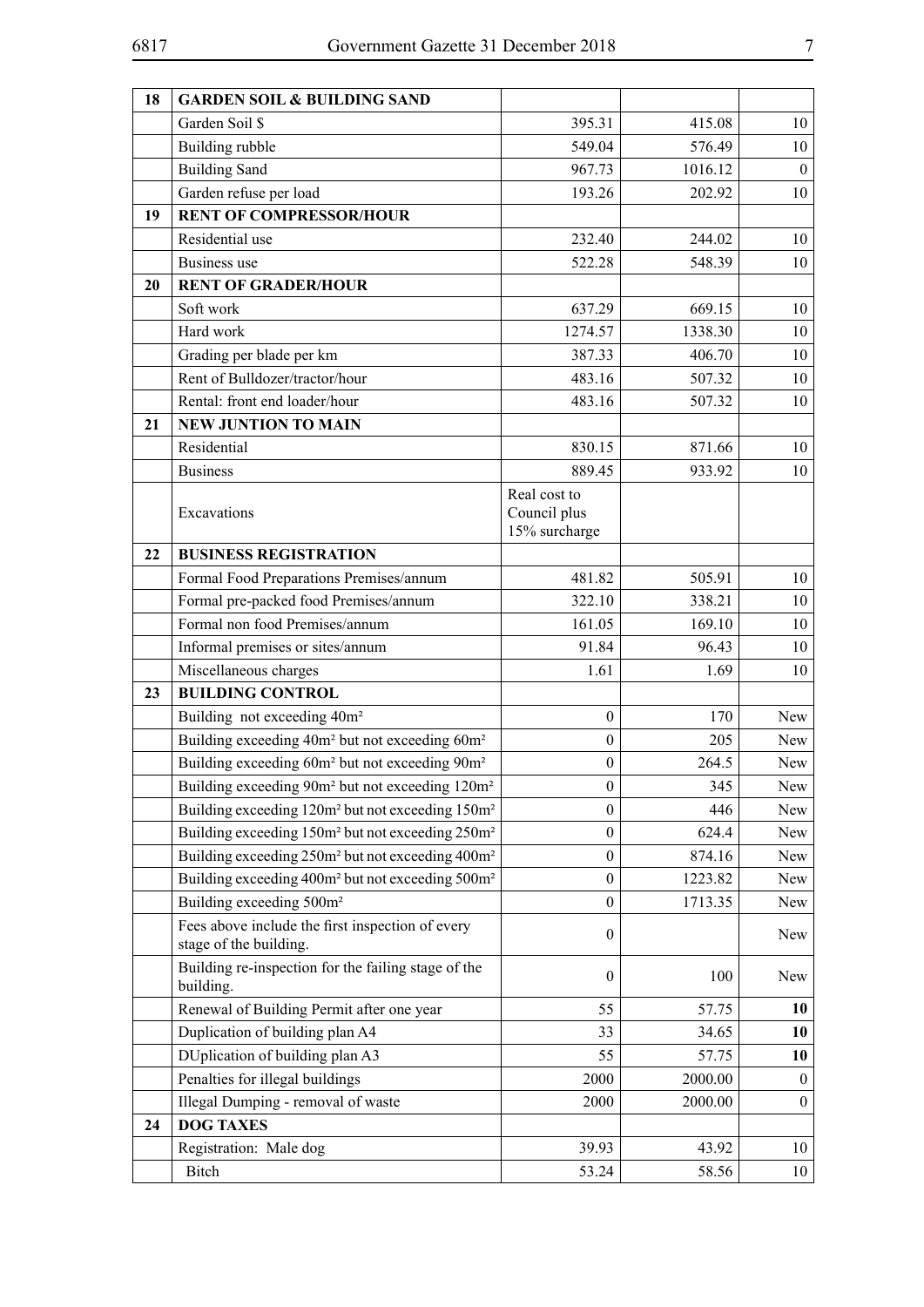| 25          | <b>OTDOOR ADVERTISING</b>             |            |         |     |
|-------------|---------------------------------------|------------|---------|-----|
| a           | Sign Board: Less than 2 m2            | <b>200</b> | 210.00  |     |
| b           | Bill Boards 2 - 3.9 m2                | 450        | 472.50  |     |
| $\mathbf c$ | Bill Boards 4 - 8.9 m2                | 1300       | 1365.00 |     |
| d           | Bill Boards 9 - 18 m2                 | 1500       | 1575.00 |     |
| e           | Tower e.g communication network tower | 1500       | 1575.00 |     |
|             | Lamp Pole Advertisement - Signs       |            | 50.00   | New |
| g           | Lamp Advertisement                    | 1320       | 1386.00 |     |

# **J. Bantam Chairperson of Management Committee Karasburg Town Council**

#### **REHOBOTH TOWN COUNCIL**

 $\frac{1}{2}$ 

No. 705 2018

#### TARIFFS 2018/2019

The Local Authority Council of Rehoboth has under Section 30(1)(u) of the Local Authorities Act, 1992 (Act No. 23 of 1992) as amended, determined tariffs and charges as set out below, with effect from 1 July 2018.

#### **WATER**

| <b>WATER: RESIDENTIAL</b> |                                                             |                                  | <b>Proposed Tariff (FY)</b><br>2017/2018) |
|---------------------------|-------------------------------------------------------------|----------------------------------|-------------------------------------------|
| Consumption in $m3$       | <b>Existing</b><br><b>Residential (N\$)</b>                 | $\frac{0}{0}$<br><b>Increase</b> | <b>AMOUNT</b><br>(N\$)                    |
| $1 - 20$                  | 16.10                                                       | 20%                              | 19.32                                     |
| $21 - 36$                 | 17.26                                                       | 20%                              | 20.71                                     |
| > 37                      | 20.12                                                       | 20%                              | 24.14                                     |
| <b>WATER: PENSIONERS</b>  |                                                             |                                  | <b>Proposed Tariff (FY</b><br>2018/2019)  |
| Consumption in $m3$       | <b>Existing</b><br><b>Residential</b><br>(Pensioners) (N\$) | $\frac{0}{0}$<br><b>Increase</b> | <b>AMOUNT (N\$)</b>                       |
| $1 - 10$                  | 11.47                                                       | <b>NWT</b><br>$*25%$             | 16.25                                     |
| 11<                       | 13.18                                                       | 47%                              | 19.32                                     |
| <b>WATER: BUSINESS</b>    |                                                             |                                  | <b>Proposed Tariff (FY</b><br>2018/2019)  |
| Consumption in $m3$       | <b>Existing Business</b><br>(N <sub>s</sub> )               | $\frac{0}{0}$<br><b>Increase</b> | <b>AMOUNT (N\$)</b>                       |
| $1 - 10$                  | 18.03                                                       | 20%                              | 21.64                                     |
| $11 - 20$                 | 18.03                                                       | 20%                              | 21.64                                     |
| $21 - 36$                 | 19.32                                                       | 20%                              | 23.18                                     |
| > 37                      | 22.54                                                       | 20%                              | 27.05                                     |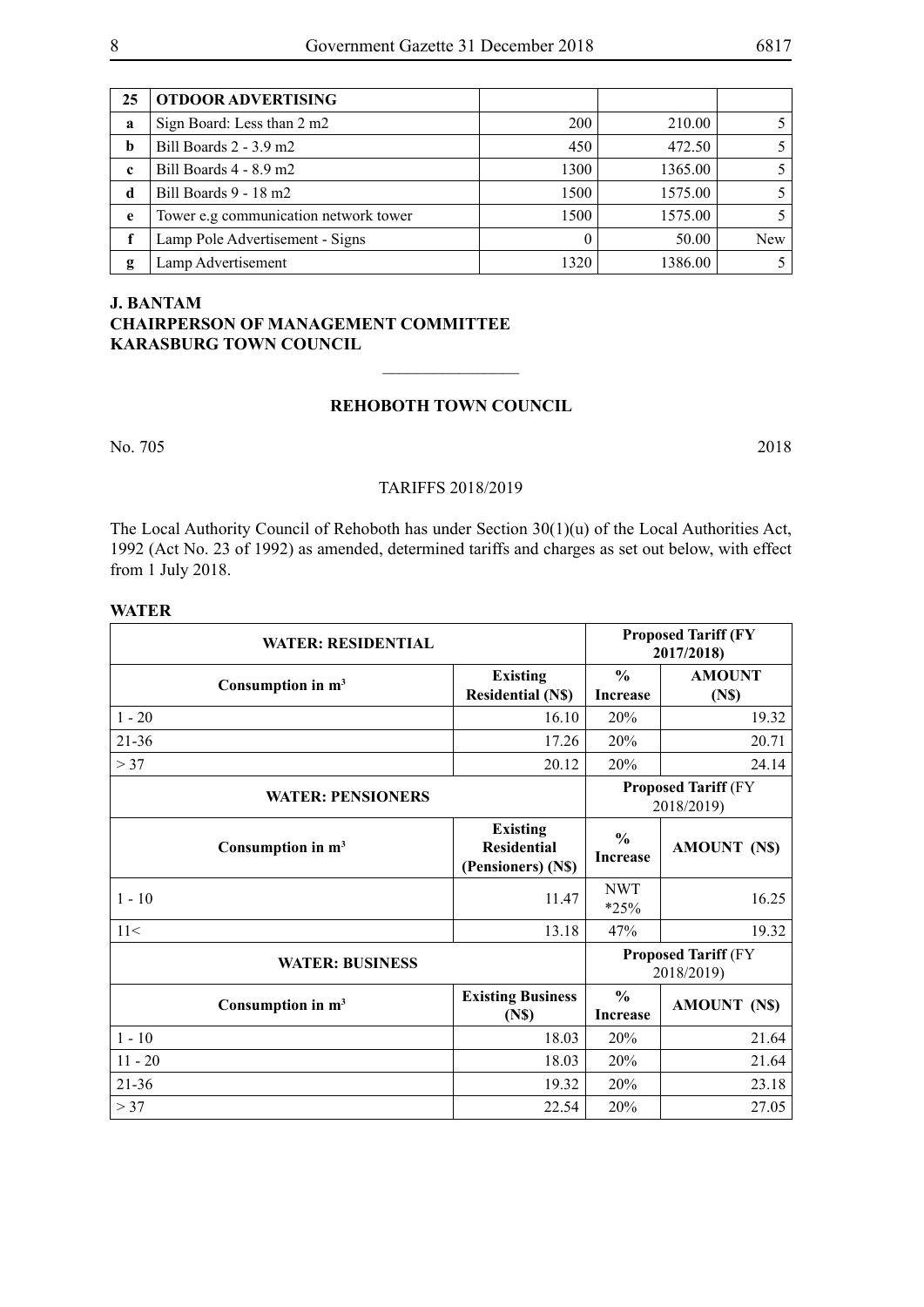| <b>BASIC CHARGES &amp; OTHER - WATER:</b>                                       |                      |                                  | <b>Proposed Tariff (FY)</b><br>2018/2019)         |
|---------------------------------------------------------------------------------|----------------------|----------------------------------|---------------------------------------------------|
| Category                                                                        | <b>Existing NS</b>   | $\frac{0}{0}$<br><b>Increase</b> | <b>AMOUNT (N\$)</b>                               |
| Basic Charge: Residential                                                       | 101.90               | 0%                               | 101.90                                            |
| <b>Basic Charges: Pensioner</b>                                                 |                      |                                  |                                                   |
| Basic: Business - Small                                                         | 509.16               | 0%                               | 509.16                                            |
| Basic: Business - Medium                                                        | 633.60               | $0\%$                            | 633.60                                            |
| Basic: Business - Large                                                         | 937.50               | $0\%$                            | 937.50                                            |
| Basic: Business - Industrial                                                    | 1,242.00             | $0\%$                            | 1,242.00                                          |
| Penalty: Vacant Residential                                                     | 450.00               | $0\%$                            | 450.00                                            |
| Penalty: Vacant Bus Small                                                       | 1,125.00             | $0\%$                            | 1,125.00                                          |
| Penalty: Vacant Bus Medium                                                      | 1,800.00             | $0\%$                            | 1,800.00                                          |
| Penalty: Vacant Bus Large                                                       | 2,250.00             | $0\%$                            | 2,250.00                                          |
| Penalty: Industrial Plots                                                       | 1,800.00             | $0\%$                            | 1,800.00                                          |
| New Con. Refundable deposit: Residential                                        | 704.16               | $0\%$                            | 704.16                                            |
| *New Connection deposit: Informal Settlement<br>(E & G)                         | 704.16               | $-0\%$                           | 704.16                                            |
| New Connection deposit: Business Small                                          | 1,210.00             | $0\%$                            | 1,210.00                                          |
| New Connection deposit: Business Medium                                         | 2,281.31             | $0\%$                            | 2,281.31                                          |
| New Connection deposit: Business Large                                          | 5,184.00             | $0\%$                            | 5,184.00                                          |
| New Connection deposit: Business Industrial                                     | 4,882.81             | $0\%$                            | 4,882.81                                          |
| <b>Prepaid Water Meters:</b>                                                    |                      |                                  |                                                   |
| - Residential & Pensioners                                                      | 1,500.00             | 160%                             | 3,900.00                                          |
| <b>Business</b>                                                                 | 1,500.00             | 191%                             | 4,368.00                                          |
| Meter testing: Residential                                                      | 675.00               | $0\%$                            | 675.00                                            |
| Meter testing: Residential (Professionally Testing<br>and Other Costs Recovery) | 1,125.00             | $0\%$                            | 1,125.00                                          |
| Reconnection: Residential                                                       | 450.00               | $0\%$                            | 450.00                                            |
| Reconnection: Business                                                          | 1,125.00             | $0\%$                            | 1,125.00                                          |
| Disconnection on Request: Residential                                           | 781.25               | $0\%$                            | 781.25                                            |
| Disconnection on Request: Business                                              | 2,250.00             | $0\%$                            | 2,250.00                                          |
| Special readings: Residential                                                   | 450.00               | $0\%$                            | 450.00                                            |
| Special readings: Business                                                      | 1,200.00             | $0\%$                            | 1,200.00                                          |
| ***Meter tampering: Residential                                                 | 11,250.00            |                                  | $5000.00 + actual$<br>$cost + average$<br>usage   |
| <b>Second Offence</b>                                                           | <b>Legal Action</b>  |                                  | Legal Action                                      |
| ***Meter tampering: Business                                                    | 22,500.00            |                                  | $10,000.00+actual$<br>$cost + average$<br>usage   |
| <b>Second Offence</b>                                                           | <b>Legal Action</b>  |                                  | Legal Action                                      |
| ***Meter tampering: Industrial                                                  | 33,750.00            |                                  | $10,000.00 + actual$<br>$cost + average$<br>usage |
| <b>Second Offence</b>                                                           | <b>Legal Action</b>  |                                  | Legal Action                                      |
| Malicious Damage                                                                | 22,500.00            | $0\%$                            | 22,500.00                                         |
| Repositioning of Meters                                                         | Actual Cost +<br>50% | $0\%$                            | Actual Cost + $50\%$                              |
| Interest on Arrears                                                             | 20% p.a              | $0\%$                            | 20% p.a                                           |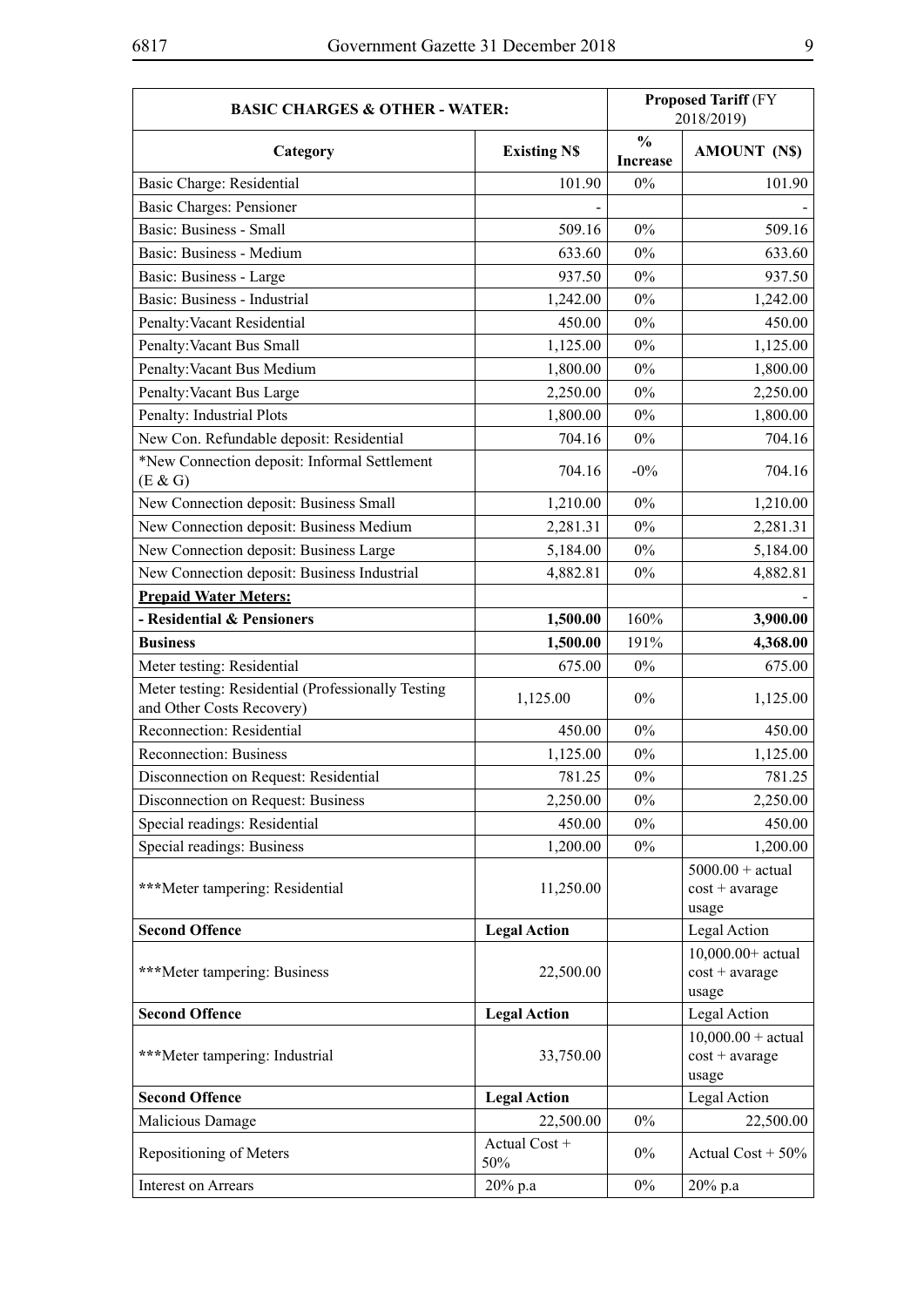| NEW Connection Residential (Formal)                                             | Actual $+25%$          | $5\%$ | Actual $+25%$   |  |  |  |
|---------------------------------------------------------------------------------|------------------------|-------|-----------------|--|--|--|
| NEW Connection Bus Small                                                        | Actual $+20%$          | $5\%$ | Actual $+25%$   |  |  |  |
| NEW Connection Bus Medium                                                       | Actual $+20\%$         | $5\%$ | Actual + $25%$  |  |  |  |
| NEW Connection Bus Large                                                        | Actual $+20\%$         | $5\%$ | Actual $+25%$   |  |  |  |
| NEW Connection Industrial                                                       | Actual $+20\%$         | $5\%$ | Actual + $25%$  |  |  |  |
| NEW Connection Informal (No Services; not<br>surveyed, not planned)             | <b>Actual Cost</b>     |       | Actual Cost     |  |  |  |
| NEW Connection Agri Plots                                                       | Actual $Cost +$<br>35% | $0\%$ | Actual + $35\%$ |  |  |  |
| <b>ADDITIONAL NOTES / FOOTNOTES TO</b>                                          |                        |       |                 |  |  |  |
| <b>LINE ITEMS:</b>                                                              |                        |       |                 |  |  |  |
| *Block G: Ext. 1, 2 & 3;                                                        | **Call-out Fee         |       |                 |  |  |  |
| *** Penalty for First Offence, Legal Action for any recurring offences          |                        |       |                 |  |  |  |
| ****Block G: Ext. 1, 2 & 3; except Swartkoppies (Behind M&K Gertze High School) |                        |       |                 |  |  |  |
| <b>NOTE:</b> The abovementioned tariffs are VAT Inclusive                       |                        |       |                 |  |  |  |

#### **SEWERAGE**

| <b>SEWERAGE:</b>                                                        |                    | <b>Proposed Tariffs (FY</b><br>2018/2019) |              |
|-------------------------------------------------------------------------|--------------------|-------------------------------------------|--------------|
| Category                                                                | <b>Existing NS</b> | $\frac{0}{0}$<br><b>Increase</b>          | Amount (N\$) |
| Fixed charge: Residential, Pensioners, & Churches                       | 99.00              | $0\%$                                     | 99.00        |
| *Fixed Charge: Block $E \& G$                                           | 82.50              | $0\%$                                     | 82.50        |
| Fixed Charge: Informal Settlement                                       | 55.00              | $0\%$                                     | 55.00        |
| Fixed Charge: Business Small                                            | 385.00             | $0\%$                                     | 385.00       |
| Fixed Charge: Business Medium                                           | 577.50             | $0\%$                                     | 577.50       |
| Fixed Charge: Business Large                                            | 660.00             | $0\%$                                     | 660.00       |
| Fixed Charge: Business Industrial and Abatoir                           | 825.00             | $0\%$                                     | 825.00       |
| Government Institutions                                                 | 1,650.00           | $0\%$                                     | 1,650.00     |
| Sewerage Blockage: Residential                                          | 233.20             | $0\%$                                     | 233.20       |
| Sewerage Blockage: Business                                             | 479.60             | $0\%$                                     | 479.60       |
| * FOOTNOTE: Ext. 3, except Swartkoppies (behind M&K Gertze High School) |                    |                                           |              |
| The abovementioned tariffs are VAT Inclusive                            |                    |                                           |              |

### **SAND MINING**

| <b>SAND MINING:</b>                                |                      | <b>Proposed Tariffs</b><br>(FY 2018/2019) |                     |
|----------------------------------------------------|----------------------|-------------------------------------------|---------------------|
| Category                                           | <b>Existing (NS)</b> | $\frac{6}{9}$<br><b>Increase</b>          | <b>Amount</b> (NS)  |
| Household Purposes (Own Transport and Collection): | $110 \text{ p/m}^3$  | $0\%$                                     | $110 \text{ p/m}^3$ |
| Household Purposes (Transport provided only)       | $150 \text{ p/m}^3$  | $0\%$                                     | 150 p/m             |
| Construction (Own transport and Collection)        | 300 $p/m^3$          | $0\%$                                     | 300 $p/m^3$         |
| Construction (Transport Provided only)             | 400 $p/m^3$          | $0\%$                                     | 400 $p/m^3$         |
| Penalty Levy: illegal sandmining                   | 1,500.00             | $0\%$                                     | 1,500.00            |
| The abovementioned tariffs are VAT Inclusive       |                      |                                           |                     |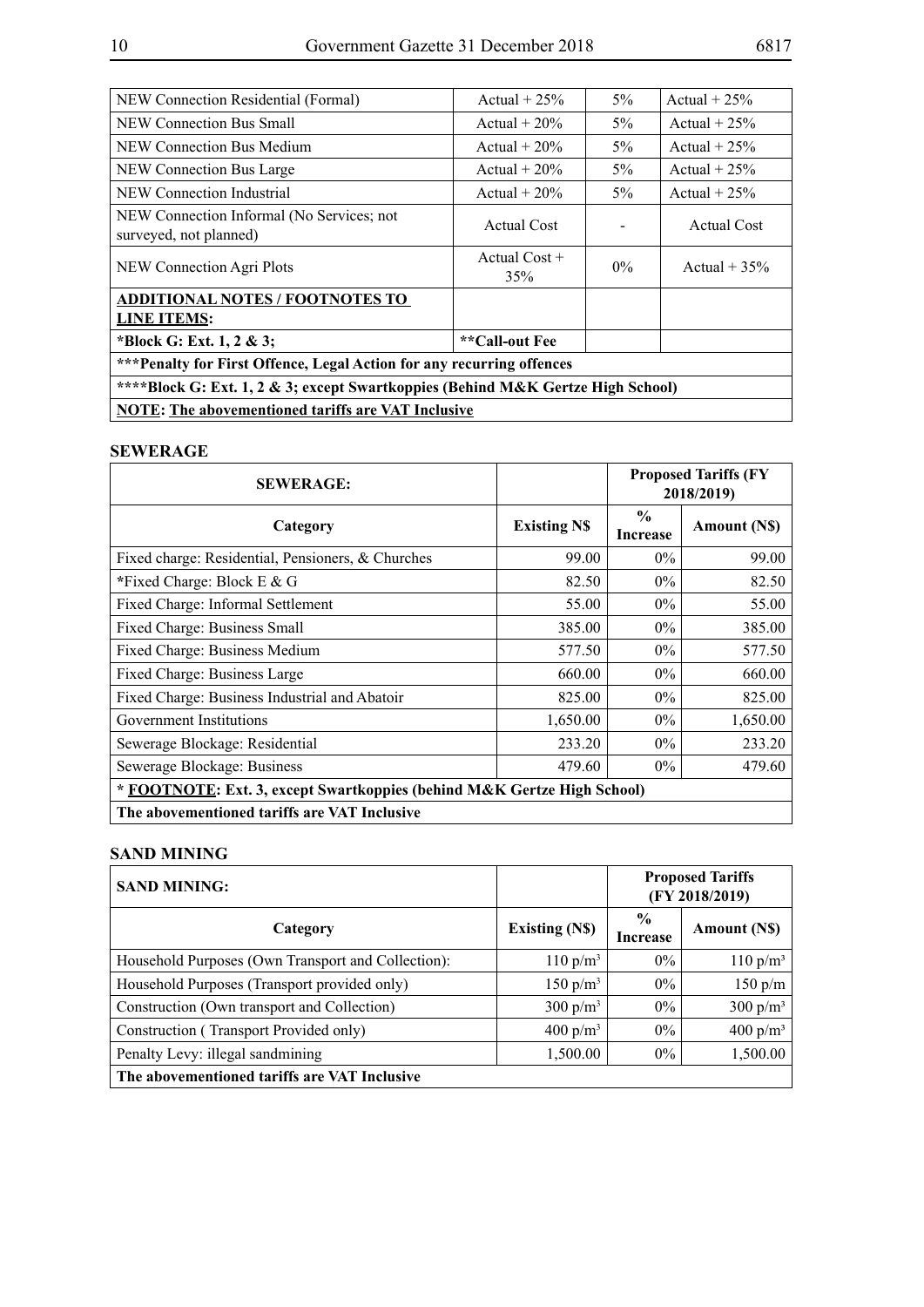# **PROPERTIES**

| <b>Properties: Rates &amp; Taxes</b>                              |                                  | <b>Proposed Tariffs (FY</b><br>2018/2019) |                    |
|-------------------------------------------------------------------|----------------------------------|-------------------------------------------|--------------------|
| Category                                                          | <b>Existing (N\$) per</b><br>sqm | $\frac{0}{0}$<br><b>Increase</b>          | <b>Amount (NS)</b> |
| Undeveloped Land West of the B1 National Road:<br>Value Land only | 0.11                             | 10%                                       | 0.12               |
| Undeveloped Land East of the B1 National Road:<br>Value Land only | 0.09922                          | 10%                                       | 0.11               |
| Value of Land                                                     | 0.04961                          | 10%                                       | 0.05               |
| Value Improvements                                                | 0.005203                         | 10%                                       | 0.01               |
| <b>Unserviced Land</b>                                            | 38.50                            | 50%                                       | 57.75              |
| Lease of Agricultural land                                        | <b>NEW</b>                       |                                           | N\$1.00 Per sqm    |
| Lease of other land                                               | <b>NEW</b>                       |                                           | N\$2.00 Per land   |
| Sale of Erven: Residential Block A, B & D                         | N\$ 55 per sqm                   |                                           | Market related     |
| Sale of Erven: Residential Block C                                | N\$ 44 per sqm                   |                                           | Market related     |
| Sale of Erven: Residential Block F & G                            | N\$ 49.50 per sqm                |                                           | Market related     |
| Sale of Erven: Residential(Block G) Ext. 1, 2 & 3                 | N\$ 49.50 per sqm                |                                           | Market related     |
| Sale of Erven: Residential Block E                                | N\$ 44 per sqm                   |                                           | Market related     |
| *Sale of Erven: Industrial                                        | N\$ 77 per sqm                   |                                           | Market related     |
| *Sale of Erven: Businrss                                          | N\$ 99.00 per sqm                |                                           | Market related     |
| *Sale of Erven: Institutions                                      | N\$ 77.00 per sqm                |                                           | Market related     |
| *Sale of Erven: NGO                                               | N\$ 77.00 per sqm                |                                           | Market related     |
| *Administration fee transfer of Properties-<br>Residential        | N\$ 330.00                       |                                           | N\$1000.00         |
| *Administration fee transfer of Properties-Business               | N\$ 550.00                       |                                           | N\$2500.00         |
| <b>SOCIAL HOUSING:</b>                                            |                                  |                                           |                    |
| <b>BLOCK E</b>                                                    | <b>NEW</b>                       |                                           | 1,500.00           |
| <b>BLOCK F</b>                                                    | <b>NEW</b>                       |                                           | 2,500.00           |
| <b>STADIUM HOUSE</b>                                              | <b>NEW</b>                       |                                           | 3,500.00           |
| The abovementioned tariffs are VAT Inclusive                      |                                  |                                           |                    |

# **Stadiums, Halls and Cemetry**

| STADIUM, HALLS AND CEMETERY:     |                                                    |                                                    | Proposed Tariff (FY 2018/2019) |                                  |                                    |
|----------------------------------|----------------------------------------------------|----------------------------------------------------|--------------------------------|----------------------------------|------------------------------------|
| Category                         |                                                    | <b>Mandatory</b><br><b>Deposit</b><br>(Refundable) | <b>Existing (NS)</b>           | $\frac{0}{0}$<br><b>Increase</b> | <b>AMOUNT</b><br>(N <sub>s</sub> ) |
| <b>Stadiums Sports Functions</b> |                                                    |                                                    |                                |                                  |                                    |
| a                                | Tournaments                                        | 385.00                                             | 2,299.00                       | $0\%$                            | 2,299.00                           |
| b                                | <b>Other Matches Single</b>                        | 385.00                                             | 907.50                         | $0\%$                            | 907.50                             |
| $\mathbf{c}$                     | Fundraising Sales & Gate taking                    | 385.00                                             | 847.00                         | $0\%$                            | 847.00                             |
| d                                | <b>Other Functions: Schools</b>                    | 385.00                                             | 363.00                         | $0\%$                            | 363.00                             |
| e                                | Other Functions: Churches, NGO's                   | 385.00                                             | 363.00                         | $0\%$                            | 363.00                             |
| $\mathbf{f}$                     | Live Music Shows (concert)                         | 385.00                                             | 6,050.00                       | $0\%$                            | 6,050.00                           |
| Oanob Hall & Reho Spa            |                                                    |                                                    |                                |                                  |                                    |
| a                                | <b>Functions</b>                                   | 385.00                                             | 1,210.00                       | $0\%$                            | 1,210.00                           |
| $\mathbf b$                      | Meetings (community, political,<br>religious, etc) | 385.00                                             | 605.00                         | $0\%$                            | 605.00                             |
| $\mathbf{c}$                     | Other Events (In-kind)                             | 385.00                                             | 121 per hour                   | $0\%$                            | 126.80 per day                     |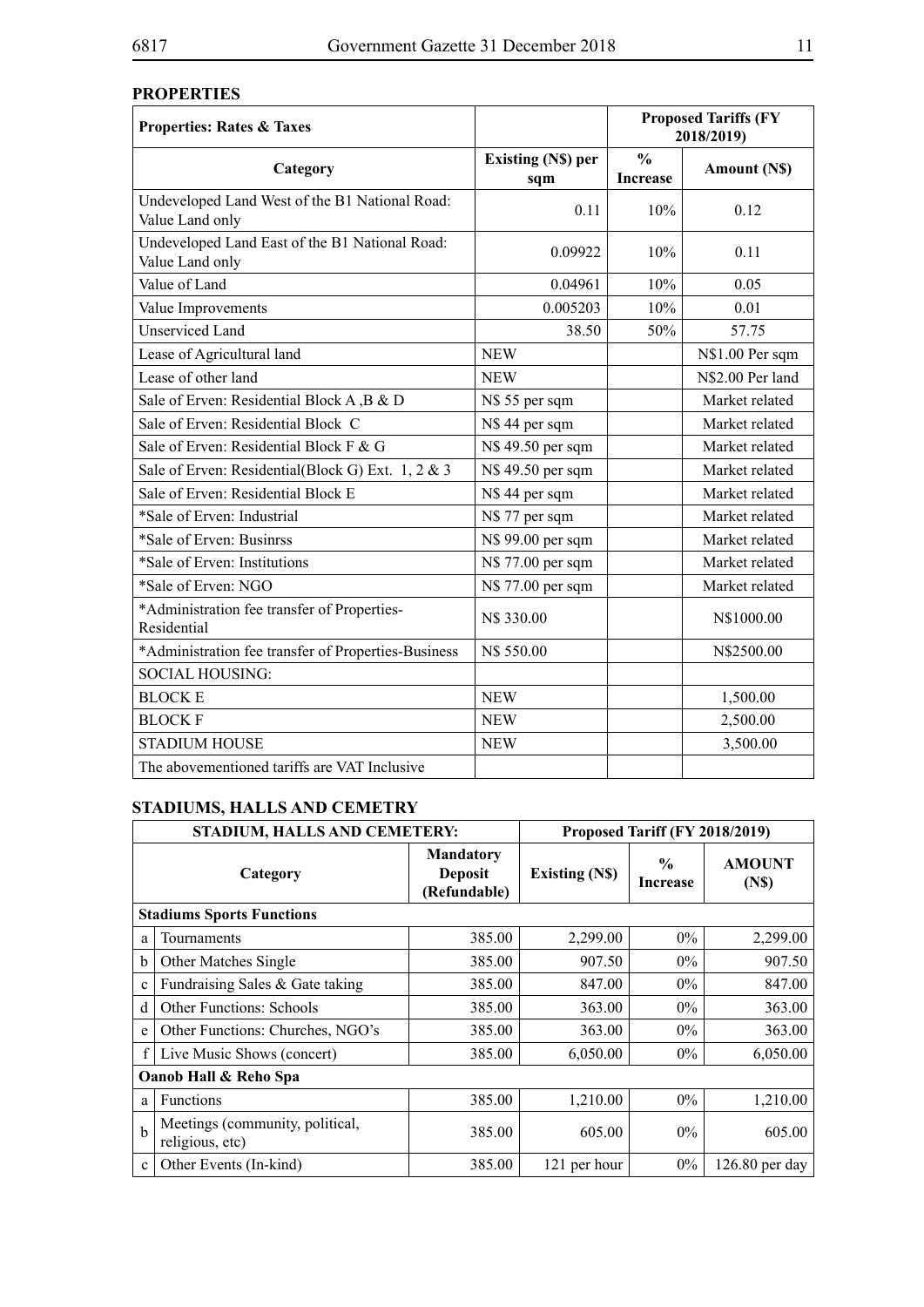|              | <b>HERMANUS VAN WYK MEMORIAL Hall</b>                  |        |                                   |       |                                   |  |
|--------------|--------------------------------------------------------|--------|-----------------------------------|-------|-----------------------------------|--|
| a            | <b>Functions</b>                                       | 385.00 | 3,630.00                          | $0\%$ | 3,630.00                          |  |
| b            | Meetings                                               | 385.00 | 605.00                            | 10%   | 665.50                            |  |
| $\mathbf{c}$ | Other Events (In-kind)                                 | 385.00 | $242.00$ per day                  | $0\%$ | 253.61 per day                    |  |
|              | <b>Cemetery: Gravesites</b>                            |        |                                   |       |                                   |  |
|              | <b>Children &amp; Adults:</b>                          |        |                                   |       |                                   |  |
| a            | 4 Feet                                                 |        | 410.30                            | $0\%$ | 410.30                            |  |
| b            | 6 Feet                                                 |        | 701.80                            | $0\%$ | 701.80                            |  |
| $\mathbf{c}$ | 9 Feet                                                 |        | 1,052.70                          | $0\%$ | 1,052.70                          |  |
|              | <b>Annual Fee charged for reserved graves:</b>         |        |                                   |       |                                   |  |
|              | Applicable to all types above                          |        | Initial Fee $+$<br>20% of Initial | $0\%$ | Initial Fee $+$<br>20% of Initial |  |
|              |                                                        |        | Fee                               |       | Fee                               |  |
|              | Second Internment                                      |        | 306.90                            | $0\%$ | 306.90                            |  |
|              | <b>Clearance Certificates</b>                          | 72.60  | 10%                               | 79.86 |                                   |  |
|              | <b>Valuation Certificates</b><br>10%<br>66.55<br>60.50 |        |                                   |       |                                   |  |
|              | The abovementioned tariffs are VAT Inclusive           |        |                                   |       |                                   |  |

#### **HEALTH SERVICES**

|              | <b>HEALTH SERVICES:</b>                          |                                                            |                    |                                  | <b>Proposed Tariffs (FY</b><br>2018/2019) |
|--------------|--------------------------------------------------|------------------------------------------------------------|--------------------|----------------------------------|-------------------------------------------|
|              | Category                                         |                                                            | <b>Existing NS</b> | $\frac{0}{0}$<br><b>Increase</b> | Amount (N\$)                              |
|              |                                                  | <b>Registration and First Inspection of Businesses</b>     |                    |                                  |                                           |
| a            | Hawker                                           |                                                            | 150.00             | 33%                              | 200.00                                    |
| b            | Shebeens                                         |                                                            | 550.00             | 27%                              | 700.00                                    |
| $\mathbf{c}$ | Take Away / Restaurant / Bakery                  |                                                            | 500.00             | 20%                              | 600.00                                    |
| d            |                                                  | General Dealer / Butchery/Sandmining                       | 550.00             | 9%                               | 600.00                                    |
| e            |                                                  | Occupation (Doctors, Lawyers, etc.)                        | 600.00             | 8%                               | 650.00                                    |
| $\mathbf f$  | Manufacturers                                    |                                                            | 500.00             | 40%                              | 700.00                                    |
| g            | Kiosk                                            |                                                            | 250.00             | 20%                              | 300.00                                    |
| h            | Garage                                           |                                                            | 1000.00            | 0%                               | 1000.00                                   |
| i            | Fueling station                                  |                                                            | 1000.00            | 10%                              | 1100.00                                   |
| $\mathbf{J}$ | <b>Bottle Store</b>                              |                                                            | 400.00             | 100%                             | 800.00                                    |
| k            |                                                  | Hotel Acc., Bed & Breakfast and Rest camps                 | 600.00             | 0%                               | 600.00                                    |
|              | Resorts                                          |                                                            | 2000.00            | 18%                              | 2350.00                                   |
| m            | Lodges                                           |                                                            | 1000.00            | 50%                              | 1500.00                                   |
| $\mathsf{n}$ | <b>Entertainment Centers</b>                     |                                                            | 600.00             | 33%                              | 800.00                                    |
| $\Omega$     | <b>Gambling Houses</b>                           |                                                            | 800.00             | 25%                              | 1000.00                                   |
| p            | Home Industry                                    |                                                            | 300.00             | 0%                               | 300.00                                    |
| q            |                                                  | Transfer of Business Registration / Fitness                | 300.00             | 0%                               | 300.00                                    |
| $\mathbf{r}$ | Duplicate Certificate                            |                                                            | 150.00             | 33%                              | 200.00                                    |
| S            | Mining (e.g. Huxia Mining, etc.)                 |                                                            | 5000.00            | 11%                              | 5550.00                                   |
|              | <b>Condemnation of Foodstuff</b><br>200 per load |                                                            |                    |                                  | <b>300 PER</b><br><b>LOAD</b>             |
|              | <b>SAMPLING</b>                                  | N\$ 1000.00 penalty depending on<br>seriousness of offence |                    |                                  | 16%                                       |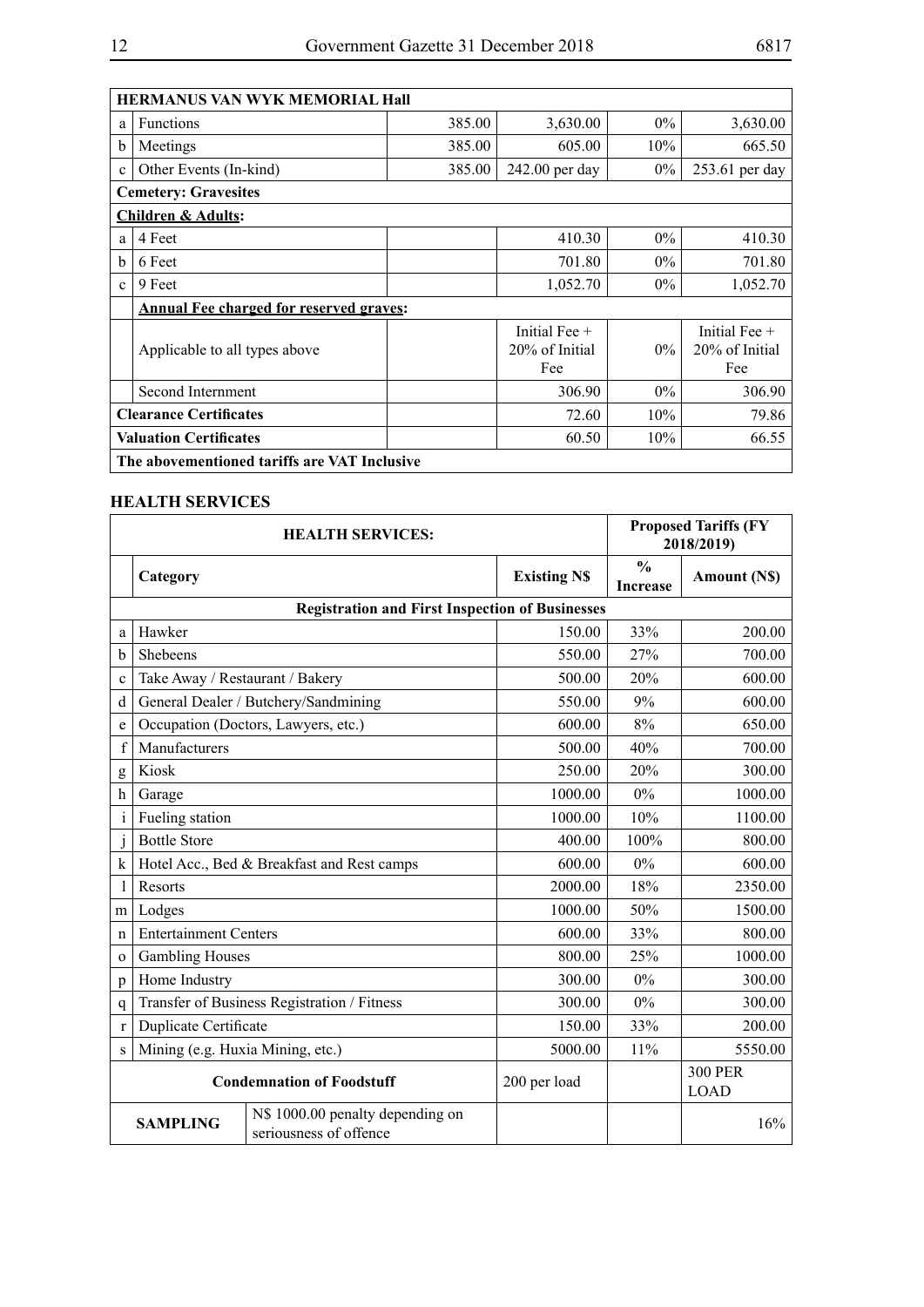|             | <b>Meat Inspection / Slaughtering Fees</b>         |                                             | <b>Proposed Tariff (FY</b><br>2018/2019) |                                             |
|-------------|----------------------------------------------------|---------------------------------------------|------------------------------------------|---------------------------------------------|
|             | Category                                           | <b>Existing NS</b>                          | $\frac{0}{0}$<br><b>Increase</b>         | <b>Amount NS</b>                            |
|             | <b>During Official Hours</b>                       |                                             |                                          |                                             |
| a           | Sheep / Goat                                       | 12.00                                       | 108%                                     | 25.00                                       |
| b           | Cattle                                             | 12.00                                       |                                          | 65.00                                       |
| c           | Pigs                                               | 20.00                                       | 100%                                     | 40.00                                       |
|             | <b>Before or After Official Hours</b>              |                                             |                                          |                                             |
| a           | Sheep / Goat                                       | 15.00                                       | 100%                                     | 30.00                                       |
| b           | Cattle                                             | 15.00                                       |                                          | 120.00                                      |
| $\mathbf c$ | Pigs                                               | 15.00                                       | 167%                                     | 40.00                                       |
|             | <b>Meat Export Permit</b>                          |                                             |                                          |                                             |
| a           | Sheep / Goat                                       | N\$ 10.00 per<br>Cascass                    | 0%                                       | N\$10.00                                    |
| $\mathbf b$ | Cattle                                             | N\$ 20.00 per<br>Cascass                    | $0\%$                                    | 20.00                                       |
|             | <b>Dog Licenses</b>                                |                                             |                                          |                                             |
| a           | Male / Spayed Bitch                                | 20.00                                       | $0\%$                                    | 20.00                                       |
| $\mathbf b$ | <b>Unspayed Bitch</b>                              | 25.00                                       | 0%                                       | 25.00                                       |
|             | <b>Penalties for late Registration of Business</b> |                                             |                                          |                                             |
|             | Penalty Fee                                        | N\$ 10.00 per<br>day after ex-<br>piry Date | $0\%$                                    | N\$ 10.00 per<br>day after ex-<br>piry Date |
|             | <b>Braai Spots</b>                                 |                                             |                                          |                                             |
| a           | Per Day                                            | 50                                          | 50.00%                                   | 75                                          |
| b           | Per Month                                          | 250                                         | 40.00%                                   | 350                                         |
|             | <b>Refuse Removal</b>                              |                                             |                                          |                                             |
| a           | Households                                         | 55                                          | 9%                                       | 60.00                                       |
| b           | Businesses:                                        |                                             |                                          |                                             |
|             | Small                                              | 242                                         | 3%                                       | 250.00                                      |
|             | Medium                                             | 484                                         | 3%                                       | 500.00                                      |
|             | Large                                              | 880                                         | 2%                                       | 900.00                                      |
|             | Government Institutions                            | 1210                                        | $0\%$                                    | 1,210.00                                    |
|             | Removal of skip containers                         |                                             | new                                      | 220.00                                      |
|             | Removal of Garden refuse per scoop.                |                                             | new                                      | 69.00                                       |
|             | Rental of skip container                           |                                             | new                                      | 132.00 per day                              |
|             | Garden refuse per load                             |                                             | new                                      | 462.00 per<br>load                          |
|             | Removal of Building Rubbles                        |                                             | new                                      |                                             |
|             | Churches & NGO's                                   | 440                                         | $0\%$                                    | 440.00                                      |
|             | <b>Illegal Dumping of Refuse</b>                   | 3500                                        | 14%                                      | 4,000.00                                    |
|             | Sale of New Refuse Bins                            | 800                                         | $0\%$                                    | 800.00                                      |
|             | Waste Removal on Request                           |                                             |                                          | 350.00 PER<br><b>TRIP</b>                   |
|             | Dumping of Refuse at Municipal Dumping Site        |                                             |                                          | <b>FREE</b>                                 |
|             | Lease of Dumping Site                              |                                             |                                          |                                             |
|             | <b>Cleaning of Dirty Erven</b>                     |                                             |                                          |                                             |
| a           | <b>First Offence</b>                               |                                             |                                          |                                             |
| $\mathbf b$ | <b>Second Offence</b>                              |                                             | 3,500.00                                 |                                             |
| c           | <b>Third Offence</b>                               |                                             |                                          |                                             |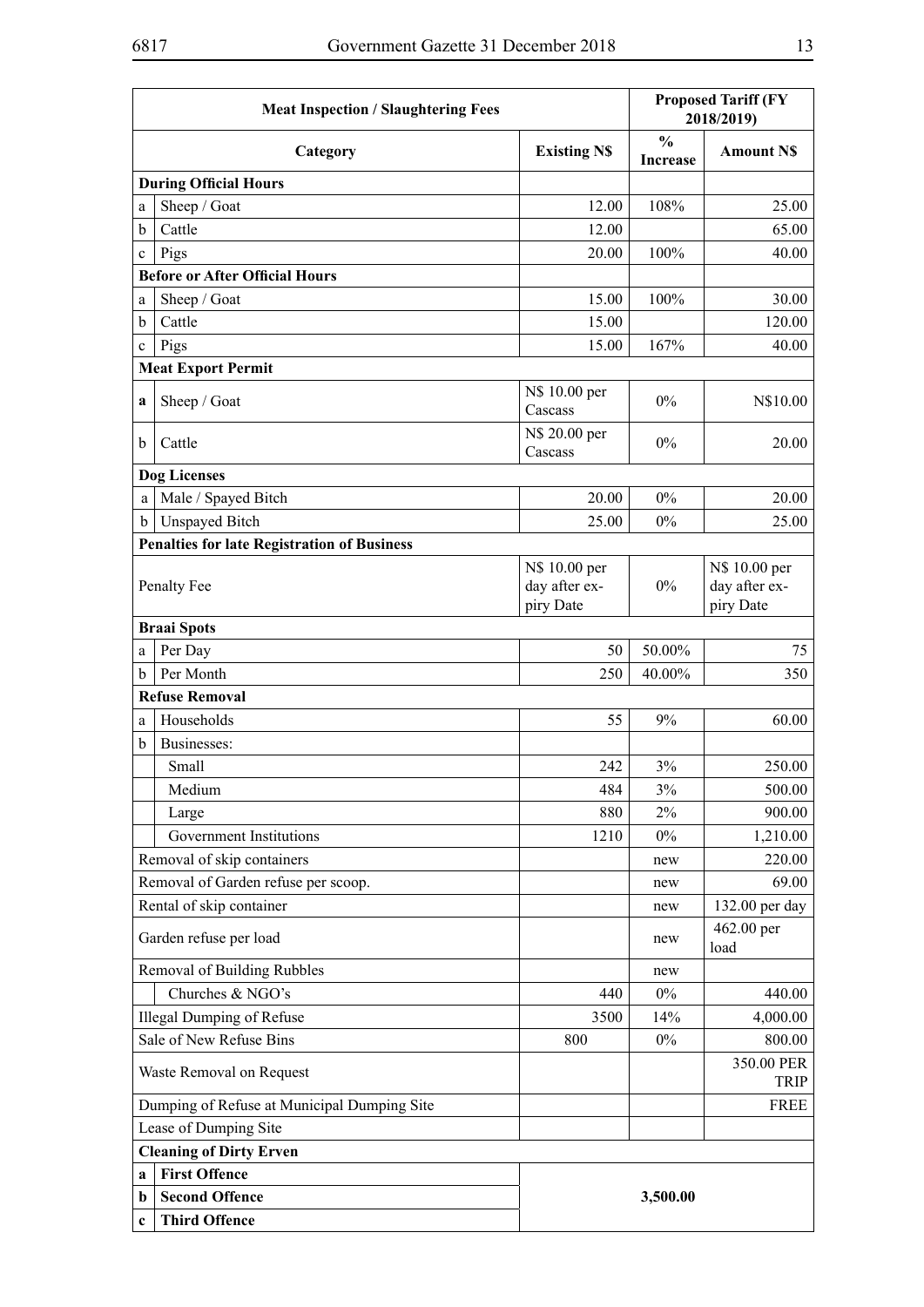| d | Any Offences thereafter                      |      |       | Legal action |
|---|----------------------------------------------|------|-------|--------------|
|   | Duplicating of invoices                      | 5.00 | $0\%$ | 5.00         |
|   | <b>Fire Brigade</b>                          |      |       |              |
| a | Residential:                                 | 5.00 | 50%   | 75           |
| b | Business:                                    | 8.00 | 50%   | 12.00        |
|   | The abovementioned tariffs are VAT Inclusive |      |       |              |

# **RENT OF HEAVY EQUIPMENT**

| <b>Rent of Heavy Equipment</b>                 |                                   |                                  | <b>Proposed Tariffs</b><br>(FY 2018/2019) |  |  |  |
|------------------------------------------------|-----------------------------------|----------------------------------|-------------------------------------------|--|--|--|
| Category                                       | Existing (N\$)<br><b>PER HOUR</b> | $\frac{0}{0}$<br><b>Increase</b> | <b>AMOUNT (N\$)</b><br><b>PER HOUR</b>    |  |  |  |
| Grader (Schools)                               | 484.00                            | $0\%$                            | 484.00                                    |  |  |  |
| Grader (Individuals)                           | 968.00                            | $0\%$                            | 968.00                                    |  |  |  |
| Roller Compactor (Schools)                     | 484.00                            | $0\%$                            | 484.00                                    |  |  |  |
| Roller Compactor (Individuals)                 | 968.00                            | $0\%$                            | 968.00                                    |  |  |  |
| JCB (Schools)                                  | 484.00                            | $0\%$                            | 484.00                                    |  |  |  |
| JCB (Individuals)                              | 968.00                            | $0\%$                            | 968.00                                    |  |  |  |
| <b>NEW TARIFFS PER HOUR AND PER KILOMETRE:</b> |                                   |                                  |                                           |  |  |  |
| Water Truck - Empty (ALL)                      | 26.62p/km                         | $0\%$                            | 26.62p/km                                 |  |  |  |
| Water Truck - Full (ALL)                       | 42.35 $p/km$                      | $0\%$                            | 42.35 $p/km$                              |  |  |  |
| Crane Lorry (ALL)                              |                                   |                                  |                                           |  |  |  |
| - Stationery Working (p/hour)                  | $440.00$ p/hr                     | $0\%$                            | $440.00$ p/hr                             |  |  |  |
| - Distance Covered (p/km)                      | 38.50 p/km                        | $0\%$                            | 38.50 p/km                                |  |  |  |
| Tipper (ALL)                                   | $38.50 \text{ p/km}$              | $0\%$                            | 38.50 p/km                                |  |  |  |
| Wheel Clamping                                 | 181.50                            | $0\%$                            | 181.50                                    |  |  |  |
| The abovementioned tariffs are VAT Inclusive   |                                   |                                  |                                           |  |  |  |

#### **TOWNLANDS**

| <b>TARIFF DESCRIPTION</b>     |                           | <b>Existing Tariff</b><br>N\$ (per head) | Percent-<br>age<br><b>Increase</b> | Percent-<br>age<br><b>Increase</b> | 2018/2019<br>N\$ (per head) | <b>Proposed Tariff</b> |
|-------------------------------|---------------------------|------------------------------------------|------------------------------------|------------------------------------|-----------------------------|------------------------|
|                               | SSU(a)                    | LSU(b)                                   | $%$ (a)                            | $%$ (b)                            | SSU(a)                      | LSU(b)                 |
| <b>A. GRAZING FEES</b>        |                           |                                          |                                    |                                    |                             |                        |
| a) Communal Farmers           | 1.33                      | 13.98                                    |                                    | 100%                               | 5.00                        | 27.96                  |
| b) Commercial Farmers         | 3.63                      | 19.97                                    |                                    | 100%                               | 15.00                       | 40.00                  |
| <b>B. NATURAL RESOURCES</b>   |                           | <b>Existing Tariff</b>                   |                                    |                                    |                             | <b>Proposed Tariff</b> |
|                               |                           | N\$                                      | $\frac{0}{0}$                      | $\frac{0}{0}$                      | N\$                         |                        |
| a) Water                      | 15.63                     |                                          | 200%                               | $0\%$                              | 46.89                       |                        |
| b) Premises                   | 15.63                     |                                          | 200%                               | $0\%$                              | 46.89                       |                        |
| c) Wood                       | 24.75                     |                                          | 10%                                | $0\%$                              | 27.23                       |                        |
| <b>C. IMPOUNDING FACILITY</b> |                           |                                          |                                    |                                    |                             |                        |
| a) Detention Fees             |                           | <b>Existing Tariff</b>                   |                                    |                                    |                             | <b>Proposed Tariff</b> |
|                               | N\$ (per head PER<br>day) |                                          | $\frac{6}{6}$                      | $\frac{0}{0}$                      | N\$ (per head PER<br>day)   |                        |
| Large Stock                   | 12.10                     |                                          | 100%                               |                                    | 24.20                       |                        |
| Small Stock                   | 4.84                      |                                          | 100%                               |                                    | 9.68                        |                        |
| b) Grazing Fees               | N\$                       |                                          | $\frac{6}{6}$                      | $\frac{6}{6}$                      | N\$                         |                        |
| Lage Stock                    | 7.26                      |                                          | 100%                               |                                    | 14.52                       |                        |
| Small Stock                   | 1.00                      |                                          | 100%                               |                                    | 2.00                        |                        |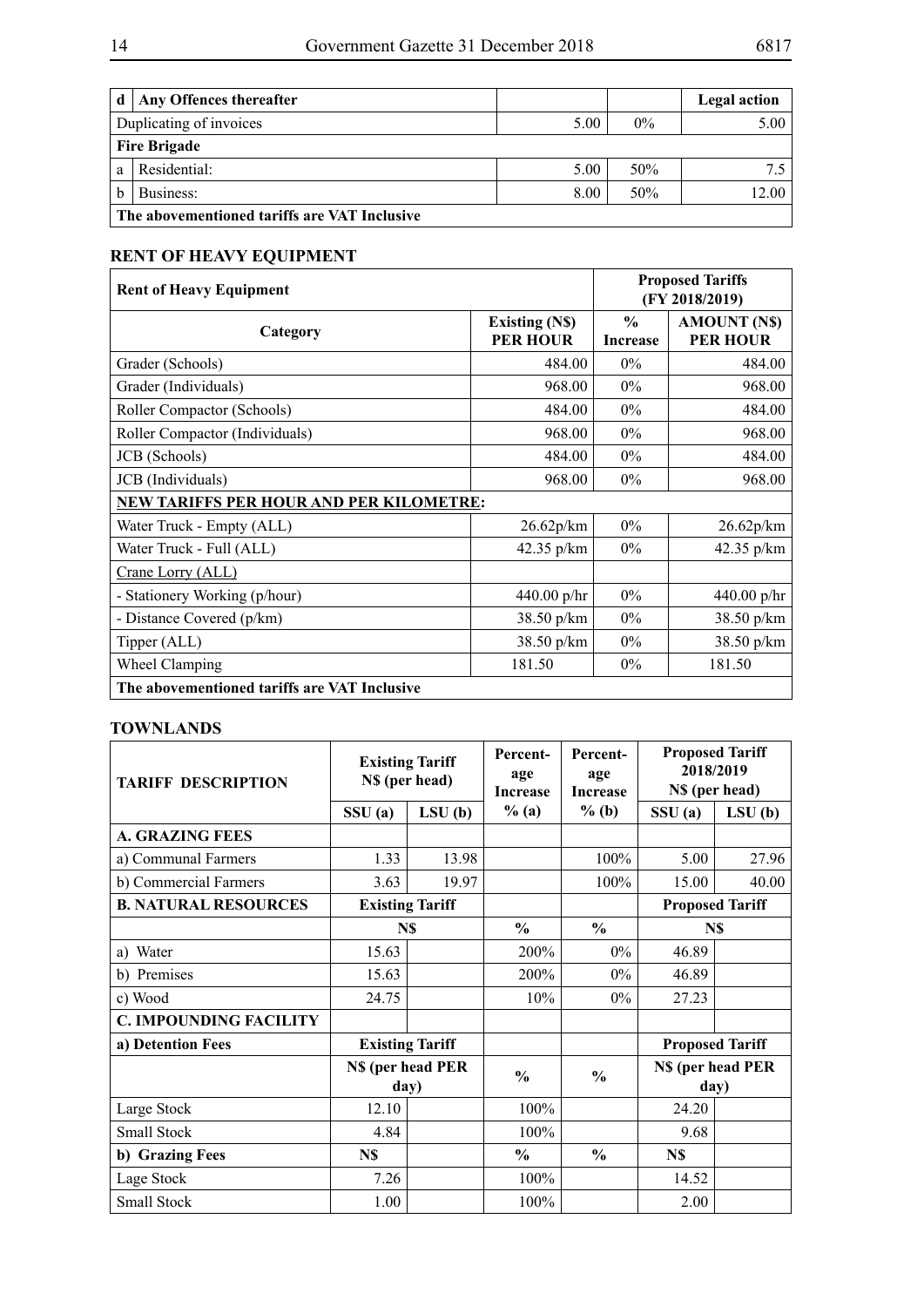| c) Feeding Fees                              | N\$                   |                 | $\frac{0}{0}$ | $\frac{0}{0}$ | N\$     |                        |
|----------------------------------------------|-----------------------|-----------------|---------------|---------------|---------|------------------------|
| Large Stock                                  | 18.15                 |                 | 100%          |               | 36.30   |                        |
| <b>Small Stock</b>                           | 4.84                  |                 | 100%          |               | 9.68    |                        |
| d) Driving Fees                              | <b>Current Per Km</b> |                 |               | $\frac{6}{6}$ |         | <b>Proposed Per Km</b> |
|                                              | N\$                   |                 |               |               | N\$     |                        |
| Large Stock / Small Stock                    | 18.15                 |                 | 50%           |               | 27.23   |                        |
| e) ILLEGAL OCCUPATION<br><b>OF TOWNLAND</b>  | N\$                   |                 |               | $\frac{0}{0}$ | N\$     |                        |
| <b>First Offence</b>                         | <b>NEW</b>            |                 |               |               | 1477.55 |                        |
| Second Offence                               | <b>NEW</b>            |                 |               |               | 2954.85 |                        |
| Third Offence                                | <b>NEW</b>            | Legal<br>Action |               |               |         |                        |
| The abovementioned tariffs are VAT Inclusive |                       |                 |               |               |         |                        |

# **BUILDING PLAN FEES**

|                           | Category                                                              | <b>Existing NS</b> | $% In-$<br>crease | <b>Proposed NS</b> |  |  |  |
|---------------------------|-----------------------------------------------------------------------|--------------------|-------------------|--------------------|--|--|--|
|                           |                                                                       |                    |                   |                    |  |  |  |
| $\mathbf{1}$              | <b>APPROVAL OF BUILDING PLANS:</b>                                    |                    |                   |                    |  |  |  |
| 1.1                       | RESIDENTIAL AND GENERAL RESIDEN-<br><b>TIAL</b>                       |                    |                   |                    |  |  |  |
| A                         | Buildings<10m <sup>2</sup>                                            | 121.92             | 12%               | 136.55             |  |  |  |
| B                         | Buildings>10m <sup>2</sup> but <40m <sup>2</sup>                      | 228.60             | 12%               | 256.03             |  |  |  |
| $\mathcal{C}$             | Buildings>40m <sup>2</sup> but <60m <sup>2</sup>                      | 304.80             | 12%               | 341.38             |  |  |  |
| $\mathbf D$               | Buildings>60m <sup>2</sup> but <90m <sup>2</sup>                      | 380.93             | 12%               | 426.64             |  |  |  |
| ${\bf E}$                 | Buildings>90m <sup>2</sup> but <120m <sup>2</sup>                     | 457.14             | 12%               | 512.00             |  |  |  |
| $\overline{F}$            | Buildings>120m <sup>2</sup> but <160m <sup>2</sup>                    | 533.34             | 12%               | 597.34             |  |  |  |
| G                         | Buildings>160m <sup>2</sup> but <200m <sup>2</sup>                    | 609.54             | 12%               | 682.68             |  |  |  |
| H                         | Buildings>200m <sup>2</sup> but <250m <sup>2</sup>                    | 685.73             | 12%               | 768.02             |  |  |  |
| $\mathbf I$               | Buildings>250m <sup>2</sup> but <500m <sup>2</sup>                    | 761.86             | 12%               | 853.28             |  |  |  |
| $\bf J$                   | Buildings>500m <sup>2</sup> but <2000m <sup>2</sup>                   | 3,047.46           | 12%               | 3,413.16           |  |  |  |
| K                         | Buildings>2000m <sup>2+</sup>                                         | 6,094.91           | 12%               | 6,826.30           |  |  |  |
| $\mathbf L$               | Approval of storeys above 1st storey                                  | 50% of 1st Storey  |                   |                    |  |  |  |
| M                         | Boundary wall/meter PER METER                                         | 1.16               | 12%               | 1.30               |  |  |  |
| 1.2                       | <b>BUSINESSES, AGRICULTURAL PLOTS,</b><br><b>SCHOOLS AND CHURCHES</b> |                    |                   |                    |  |  |  |
| A                         | Buildings<10m <sup>2</sup>                                            | 123.65             | 12%               | 138.49             |  |  |  |
| B                         | Buildings>10m <sup>2</sup> but <40m <sup>2</sup>                      | 463.58             | 12%               | 519.21             |  |  |  |
| $\mathbf C$               | Buildings>40m <sup>2</sup> but <60m <sup>2</sup>                      | 618.11             | 12%               | 692.28             |  |  |  |
| $\mathbf{D}$              | Buildings>60m <sup>2</sup> but <90m <sup>2</sup>                      | 772.65             | 12%               | 865.37             |  |  |  |
| ${\bf E}$                 | Buildings>90m <sup>2</sup> but <120m <sup>2</sup>                     | 927.18             | 12%               | 1,038.44           |  |  |  |
| $\boldsymbol{\mathrm{F}}$ | Buildings>120m <sup>2</sup> but <160m <sup>2</sup>                    | 1,081.71           | 12%               | 1,211.52           |  |  |  |
| G                         | Buildings>160m <sup>2</sup> but <200m <sup>2</sup>                    | 1,236.24           | 12%               | 1,384.59           |  |  |  |
| $\mathbf H$               | Buildings>200m <sup>2</sup> but <250m <sup>2</sup>                    | 1,390.76           | 12%               | 1,557.65           |  |  |  |
| $\mathbf I$               | Buildings>250m <sup>2</sup> but <500m <sup>2</sup>                    | 1,545.29           | 12%               | 1,730.72           |  |  |  |
| ${\bf J}$                 | Buildings>500m <sup>2</sup> but <2000m <sup>2</sup>                   | 6,181.16           | 12%               | 6,922.90           |  |  |  |
| K                         | Buildings>2000m <sup>2+</sup>                                         | 12,362.33          | 12%               | 13,845.81          |  |  |  |
| L                         | Approval of storeys above 1st storey                                  | 50% of 1st Storey  |                   |                    |  |  |  |
| M                         | Boundary wall/meter PER METER                                         | 3.14               | 12%               | 3.52               |  |  |  |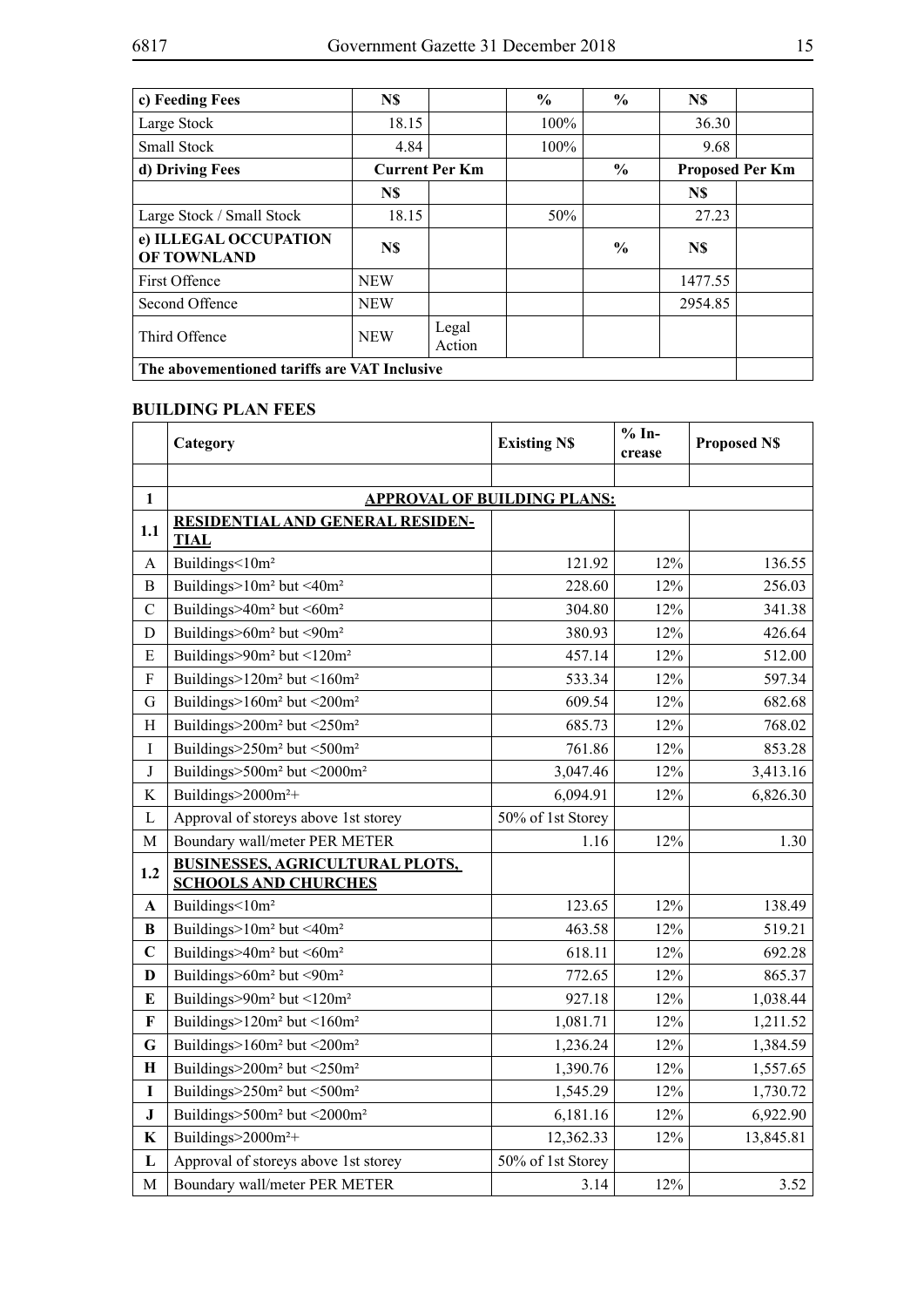| 1.3                                          | <b>DWELLINGS UNDER DEVELOPMENT</b><br><b>SCHEME</b>      |        |       |        |  |
|----------------------------------------------|----------------------------------------------------------|--------|-------|--------|--|
| A                                            | Per dwelling                                             | 274.43 | 12%   | 307.36 |  |
| 1.4                                          | <b>DWELLINGS UNDER SELFHELP SCHEME</b>                   |        |       |        |  |
| A                                            | Buildings<40m <sup>2</sup>                               | 54.93  | 12%   | 61.52  |  |
| B                                            | Buildings>40 $m2$ but <70 $m2$                           | 109.81 | 12%   | 122.99 |  |
| 1.5                                          | <b>SWIMMING POOLS</b>                                    | 310.62 | 12%   | 347.89 |  |
| 1.6                                          | <b>LAPA</b>                                              | 282.29 | 12%   | 316.16 |  |
| $\mathbf{2}$                                 | <b>INSPECTIONS</b>                                       |        |       |        |  |
| $\mathbf{A}$                                 | Re-inspection of dwellings under development<br>scheme   | 261.36 | 12%   | 292.72 |  |
| B                                            | Re-inspection generally                                  | 260.70 | 12%   | 291.98 |  |
| 3                                            | <b>RE-APPROVAL OF PLANS</b>                              | 77.28  | $0\%$ | 77.28  |  |
| $\overline{\mathbf{4}}$                      | <b>ERF IDENTIFICATION</b>                                | 71.87  | $0\%$ | 71.87  |  |
| 5                                            | <b>PLAN APPLICATION FEE</b><br>(NON-REFUNDABLE)          | 71.87  | $0\%$ | 71.87  |  |
| 5                                            | <b>SECTIONAL TITLES (NEW) PER SQUARE</b><br><b>METER</b> | 0.00   |       | 6.16   |  |
| The abovementioned tariffs are VAT Inclusive |                                                          |        |       |        |  |

# **Industrial Stalls, Billboard Rates, Manufacturing Activities and Agriculture Small Holdings**

| <b>Local Economic Development Office:</b>                   |                                              |                      | <b>Proposed Tariff</b><br>(FY 2018/2019) |                     |  |  |
|-------------------------------------------------------------|----------------------------------------------|----------------------|------------------------------------------|---------------------|--|--|
|                                                             | Category                                     | <b>Existing (NS)</b> | $\frac{0}{0}$<br><b>Increase</b>         | <b>AMOUNT (N\$)</b> |  |  |
|                                                             | <b>Industrial Stalls:</b>                    |                      |                                          |                     |  |  |
| a                                                           | Small $(50m^2)$                              | 550.00               | 10%                                      | 605.00              |  |  |
| b                                                           | Large $(95m^2)$                              | 1,100.00             | 10%                                      | 1,210.00            |  |  |
|                                                             | <b>Agricultural Small Holdings</b>           | 2,000.00             |                                          | 5,000.00            |  |  |
|                                                             | *Bill Boards                                 |                      |                                          |                     |  |  |
| a                                                           | < 1 <sup>m2</sup>                            | 121.00               | 20%                                      | 145.20              |  |  |
| $\mathbf b$                                                 | $1 \text{m}^2$                               | 181.50               | 20%                                      | 217.80              |  |  |
| $\mathbf{c}$                                                | 2m <sup>2</sup>                              | 363.00               | 20%                                      | 435.60              |  |  |
| d                                                           | 3m <sup>2</sup>                              | 484.00               | 20%                                      | 580.80              |  |  |
| e                                                           | $>3m^2$                                      | 847.00               | 20%                                      | 1,016.14            |  |  |
| <i>*NOTE:</i> The fees for Billboards are charged per month |                                              |                      |                                          |                     |  |  |
|                                                             | The abovementioned tariffs are VAT Inclusive |                      |                                          |                     |  |  |

# **PROPERTIES**

| <b>Town Planning: Planning Fees</b>                                                                               |                                                            | Proposed Tariffs (FY 2018/2019)  |                                  |  |
|-------------------------------------------------------------------------------------------------------------------|------------------------------------------------------------|----------------------------------|----------------------------------|--|
| Category                                                                                                          | Existing $(\% )$ per<br>Value in Land /<br><b>Property</b> | $\frac{6}{9}$<br><b>Increase</b> | <b>Amount (NS)</b>               |  |
| <b>Endowment Fees - All Block (Block A)</b><br>to H & New Extensions) For all<br>Subdivisions, Consolidation etc. | $7.5\%$                                                    | $0\%$                            | Value of Land x 7.5%             |  |
| <b>Betterment Fees:</b> (Fees determined as<br>per the block density)                                             |                                                            |                                  |                                  |  |
| Block A & Extension                                                                                               |                                                            | <b>New</b>                       | Value of Improved land x 30 $\%$ |  |
| Block B & Proper                                                                                                  |                                                            | <b>New</b>                       | Value of Improved land x 30 $\%$ |  |